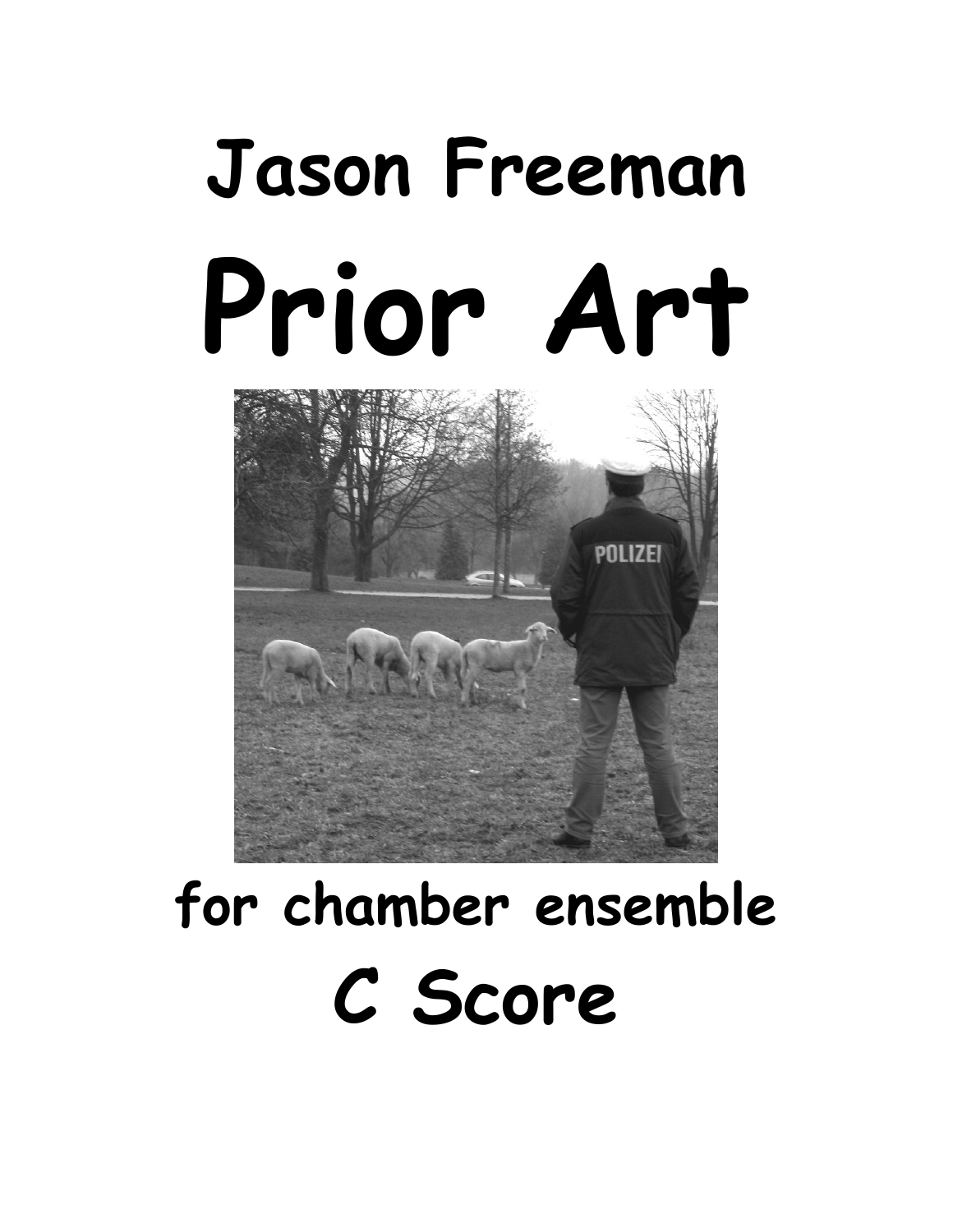## **Instrumentation:**

Flute Oboe (doubles on Metal Wind Chimes (M) Bass Clarinet Horn (doubles on Suspended Cymbal  $(-\cdot)$ ) Percussion [1 player]: Vibraphone  $(\overline{V^{1b}})$  $C$ rotales  $(\triangle)$  $Sn$ are Drum ( $\sqrt{S_{\text{max}}}\$ ) Tam-Tam  $(\overline{\bigcirc})$ Piano Violin Viola Cello Bass

# **Program Note:**

Just a few feet away from my studio, several hundred sheep are making their way through the field, led by a shepherd wearing a black cape and driving a pickup truck. Is someone filming an epic biblical movie? No, I am assured, these sheep are real. The shepherd passes through here every year. The cook always takes him a beer.

Eventually, the flock goes on its way, but five lambs are accidentally left behind. Someone calls the police, and two officers come, and they try to contact the shepherd. No one knows what to do in the meantime, but the lambs are cute, so everyone (including the policemen) starts taking photos. Finally, the shepherd drives up in the pickup truck to retrieve his lambs. But the lambs don't want to be retrieved; they are happy here with lots of grass, lots of attention, and no roaming. The shepherd and policemen have trouble catching the lambs, but after an hour they do finally get them all into the truck, and the shepherd drives away.

These sheep can't have anything to do with this piece, which was nearly finished by the time they visited. But I nevertheless feel some strange connection. Maybe the sheep simply make a good illustration of my surroundings, which in turn influence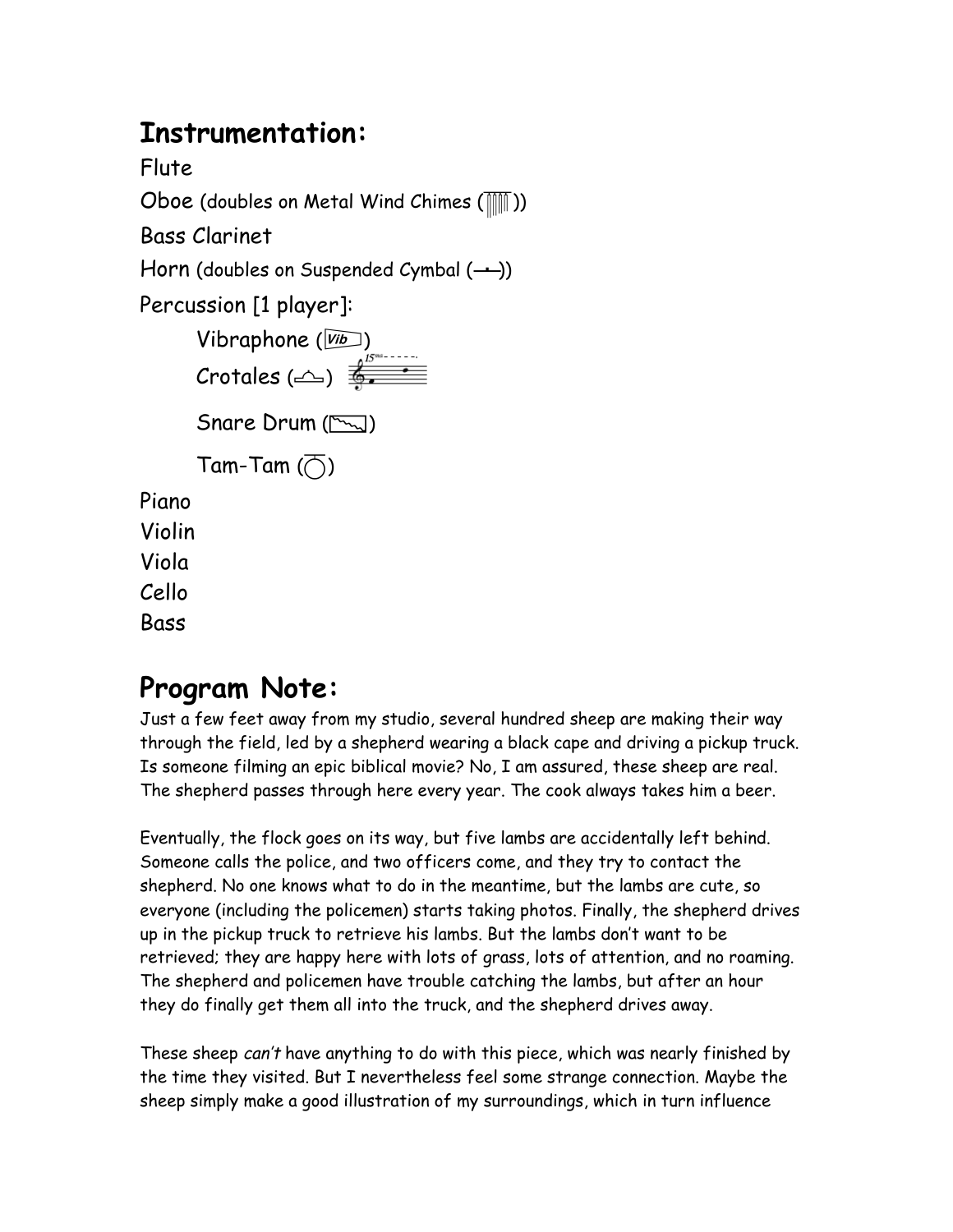the music I write. Maybe there are visual similarities, however coincidental, between the layout of the score and the arrangement of the lambs. Or maybe they offer some impossibly corny metaphor about my compositional process: maybe the lambs are some abstract musical ideas from my past works which I revisit in this piece. So then am I the shepherd who comes back to get them, only to find them unwilling to come? Or am I one of the policemen who just takes pictures of them because he doesn't know what else to do? And how exactly does one take a picture of an abstract musical idea?

This logic is clearly going nowhere. I am just myself, writing this piece, contemplating its various connections to my prior art while I look out the window at sheep.

Prior Art was written for Speculum Musicae while in residence at Akademie Schloss Solitude in Stuttgart, Germany.

# **Duration: approximately 14 minutes**

# **Performance Notes:**

On paper, this music may look easy. Do not be fooled! While the individual parts are not very technically challenging, issues of tuning, balance, timing, and timbre require ample ensemble rehearsal time to address. To assist the performers, please distribute a copy of the score to each member of the ensemble along with his or her part.

# **Notes for Specific Instruments:**

Oboe:

• Metal Wind Chimes ( $\text{min}$ ): Use the largest set available, which covers the widest possible range. Play with two metal beaters (one in each hand). Begin with both beaters in the center and quickly sweep out to the two opposite ends of the instrument.

Horn:

• **Suspended Cymbal** (--): Use the largest, most resonant cymbal available. Play with two wire brushes (one in each hand). Begin with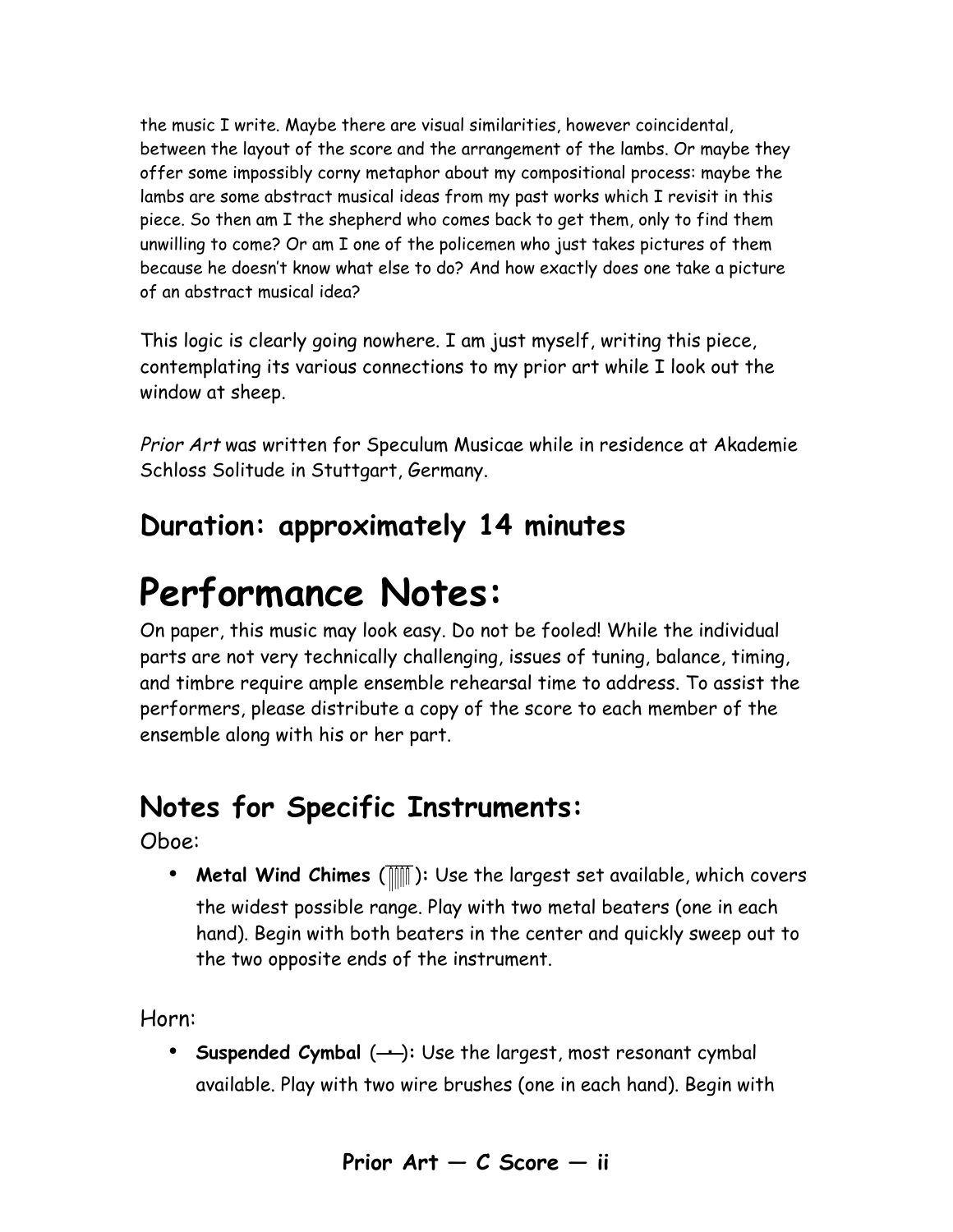both brushes in the center and quickly sweep them out to opposite rims of the instrument.

#### Percussion [1 player]:

- Vibraphone ( $\boxed{V\text{ib}}$ ): Motor should remain off throughout. Use pedal as indicated. Play with bow ( $\boxed{\parallel}$ ) or mallets (ord.) as indicated.
- **Crotales** ( $\triangle$ )  $\frac{p^{15^{n+1}}}{p}$ : Suspend the two crotales (do not mount on a stand) so that they resonate as freely as possible. Play with brass beaters. Crotales sound two octaves higher than written.
- Choice of specific mallets, beater, and sticks for vibraphone, tam-tam, and snare drum (respectively) is left to the discretion of the percussionist.

#### Piano:

• **Inside piano sweeps:** Place the tips of your two index fingers approximately on the strings indicated and quickly sweep them in opposite directions, as far as possible until the soundboard blocks further motion. Play on the portion of the strings which lies between the keyboard and the hammers. Keep the sustain pedal down.

#### Strings:

• **Harmonics:** All harmonics are natural harmonics and are notated as sounding pitches.

Double Bass:

• Double Bass sounds one octave lower than written.

## **About Time:**

There are three approaches to time used in the piece:

• **Regular Meter:** These sections are indicated by a specific time signature and metronome marking, regular noteheads, and the indication regular meter. The conductor should beat regular time as indicated.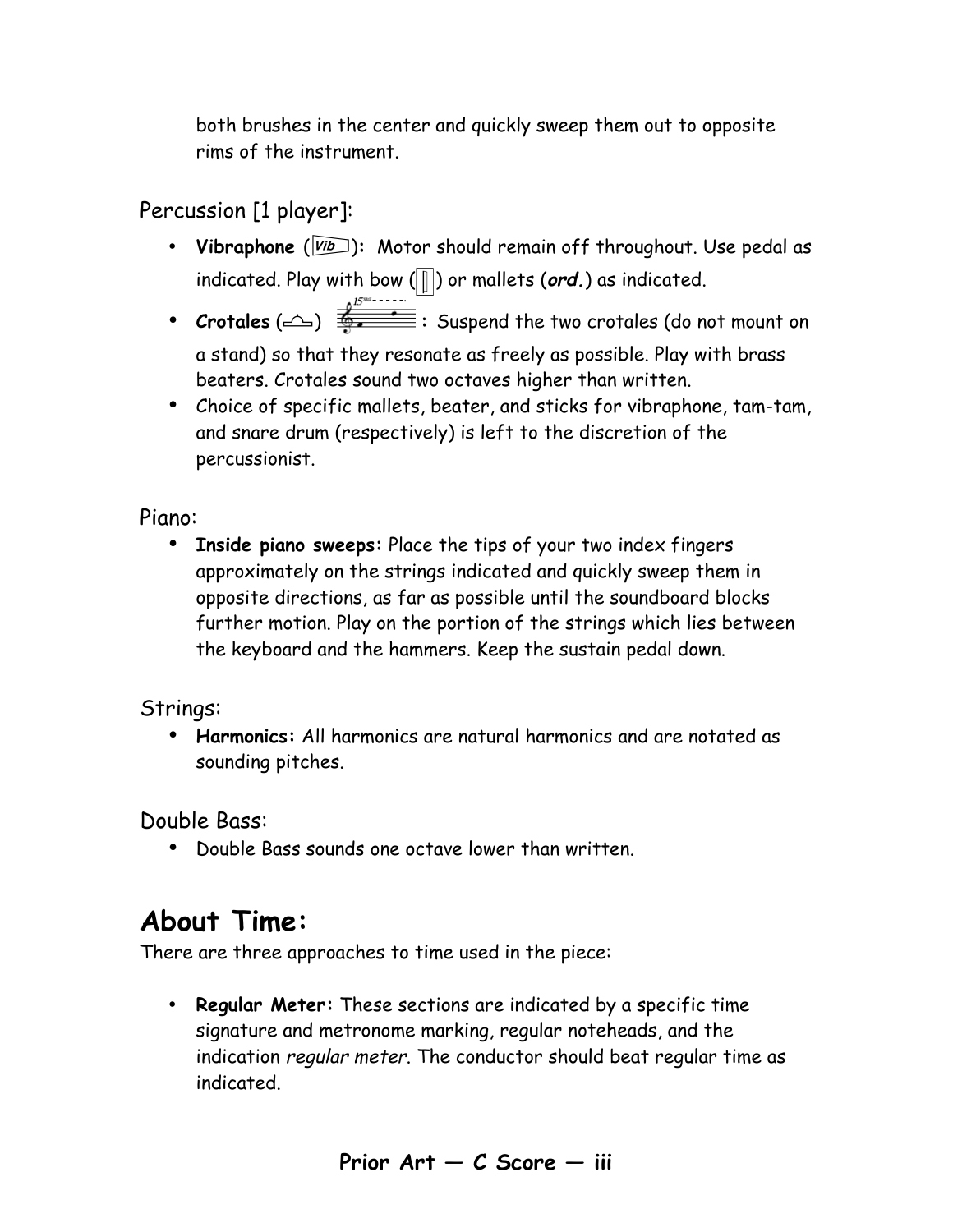• **Indeterminate Measure Lengths:** These sections are indicated by solid, stemless noteheads and the indication each measure  $x-y$ ". The conductor should give only the downbeat of each measure, and he or she should vary the length of each measure as indicated (usually between two and five seconds). Avoid any sense of a regular pulse.

In these sections, rests are used as follows:

 $\equiv$  = player may begin the rest at any point within the measure (of his or her choosing)  $\equiv$  = player may end the rest at any point within the measure (of his or her choosing)  $\circ$   $\frac{1}{\frac{1}{2}}$  = player should end the note just after

the downbeat of the measure

• **Independent Time:** In this section, individual players and groups of players maintain time independently from the rest of the ensemble. It is indicated by the use of diamond-enclosed, numbered rehearsal markings (instead of the circle-enclosed letter rehearsal markings used in the rest of the piece) and by the indications conductor gives only cues and repeat independently.

The conductor should give each numbered cue, but should not otherwise beat time or give measures until rehearsal number six, where he or she should beat regular meter for the strings (while other players continue independently of the conductor). For cues one through five, the amount of time between cues is not indicated; it is completely at the discretion of the conductor.

Players should follow the indications about how to repeat their gestures. Note that the bass clarinet and flute must coordinate with each other so that they play together while still maintaining independence from the rest of the ensemble.

At rehearsal number seven, the conductor must wait for the bass clarinet and flute to finish the last repetition of their gesture, at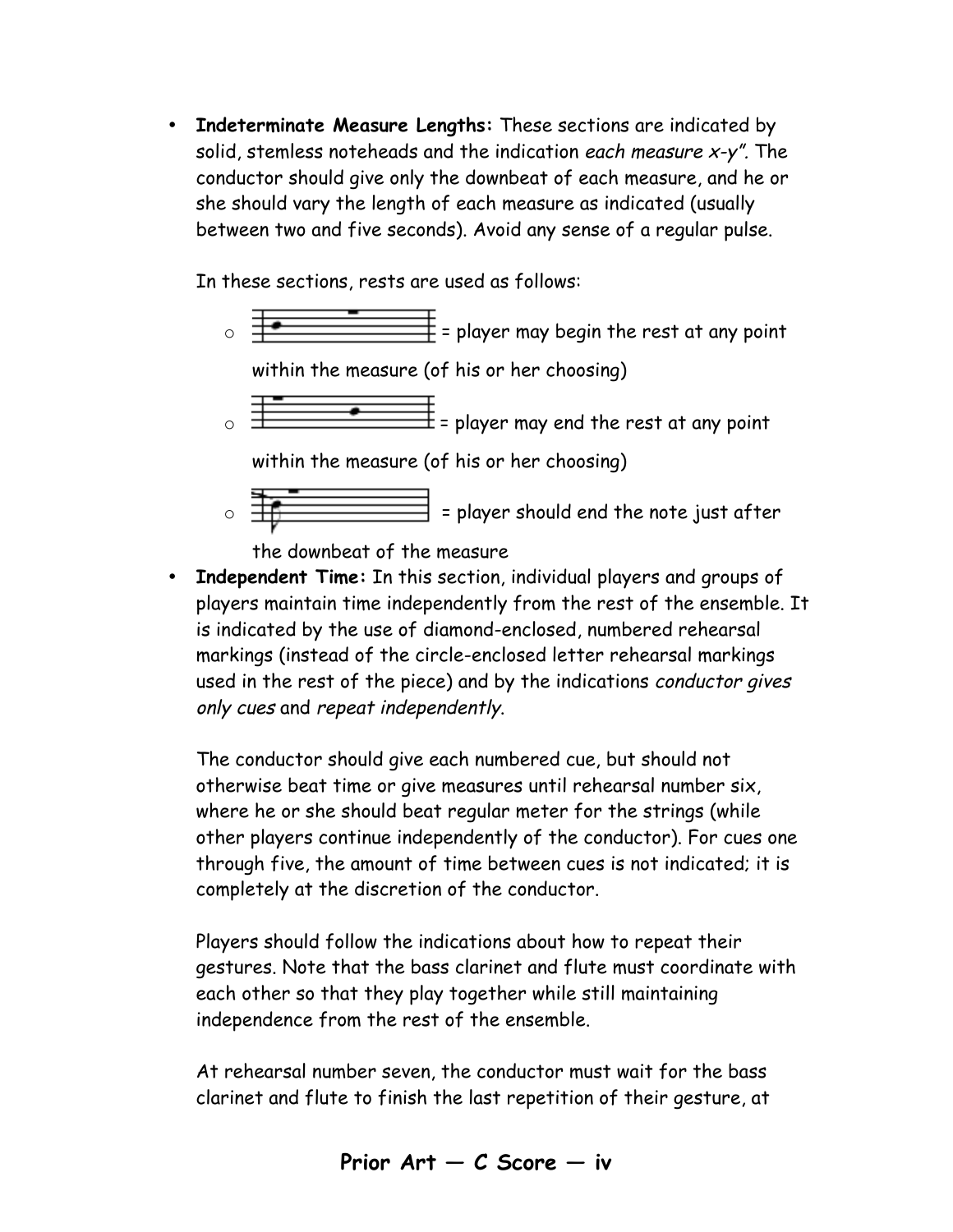which point he or she should continue to rehearsal letter V without pause (and at which point the ensemble comes back together).

# **Other Notational Conventions:**

**n.** = niente

 $\equiv$  = midpoint dynamic  $= (\mathbf{p}) =$ (dynamic in parentheses represents a specific midpoint within the crescendo)

**l.v.** = let vibrate

#### **,** = breath mark

(For non-wind instruments, insert a small gap of silence as if you were taking a breath.)

**Match each attack to previous note's decay** = This notation, attached to a decrescendo, accompanies a series of repeated notes played on piano or crotales. Simply match the dynamic of each new attack to the dynamic to which your previous note has naturally decayed.

# **Additional Notes:**

- Unless otherwise indicated, half note remains constant through all meter changes.
- All accidentals hold for the duration of the measure, but only in the staff and octave in which they first appear.
- During the independent time section (mm. 141-162), not all instrumental parts have the same number of measures as each other. Nevertheless, measure numbering in each part is kept consistent with the score so that measure numbers will remain synchronized through the entire piece. Within this section, do not attempt to count measures, but instead rely on the numbered cues.
- Have fun!

The cover photo, documenting the lost lambs of Schloss Solitude in all of their glory, was taken by my colleague Hoi Wood Chang and is used with his permission.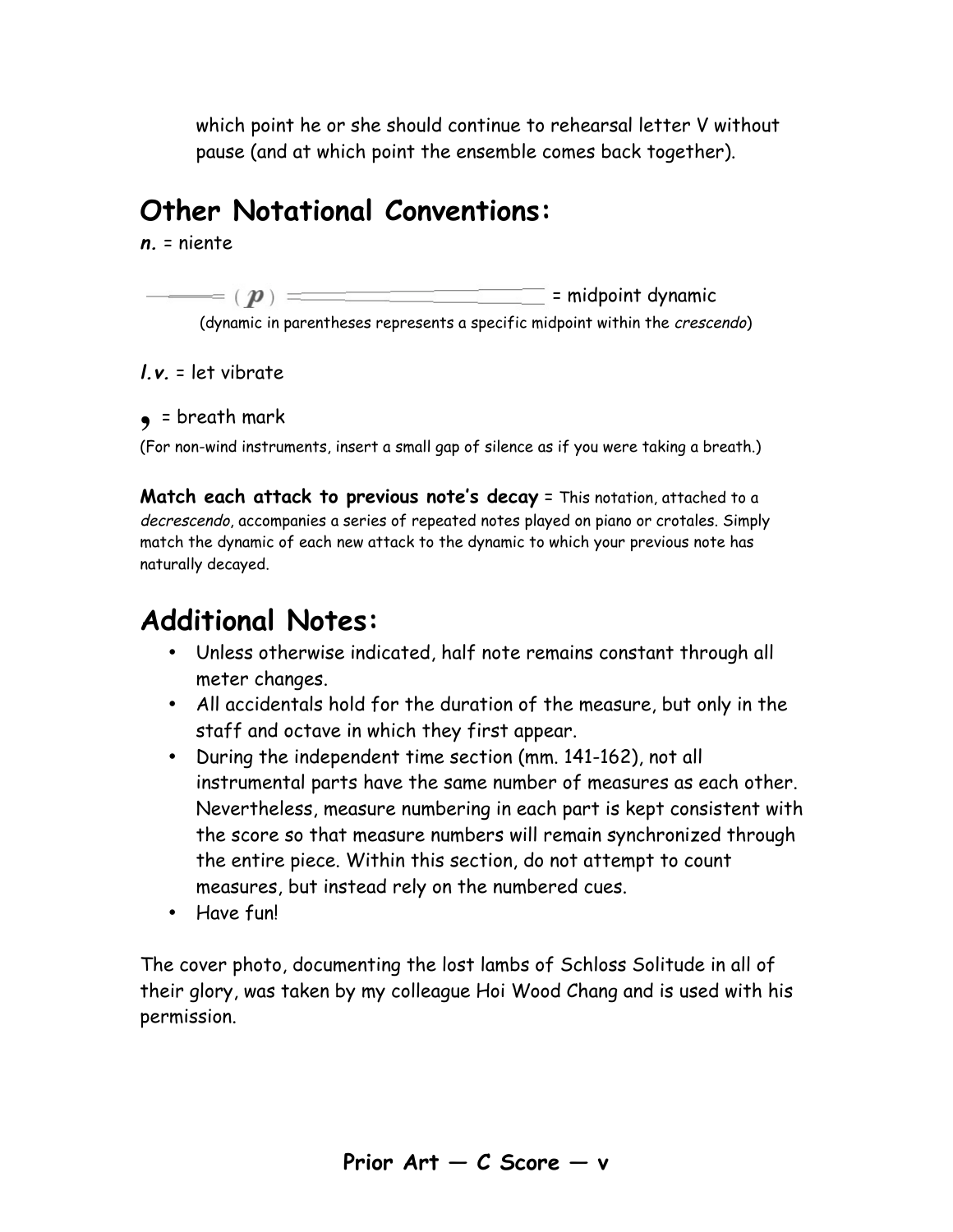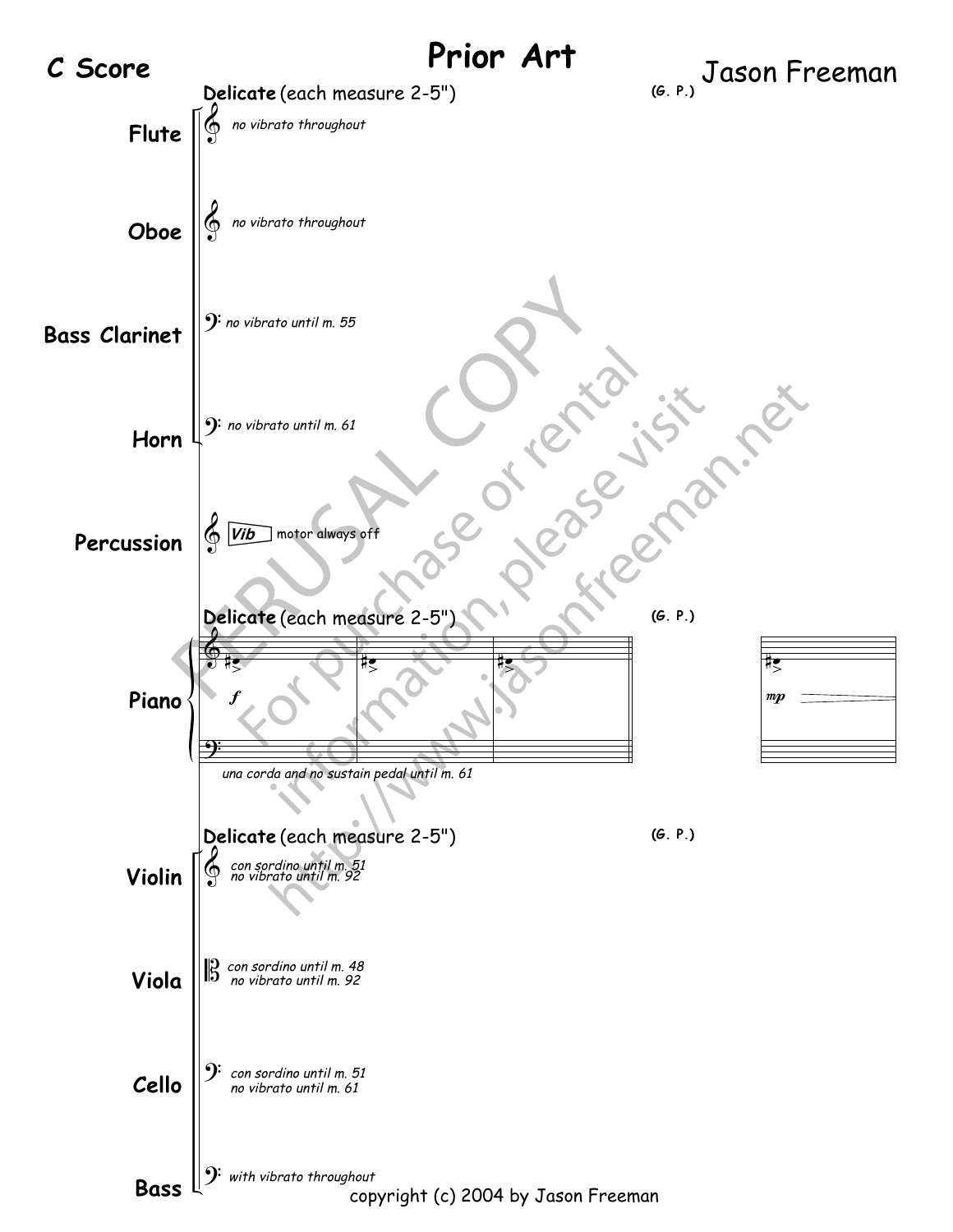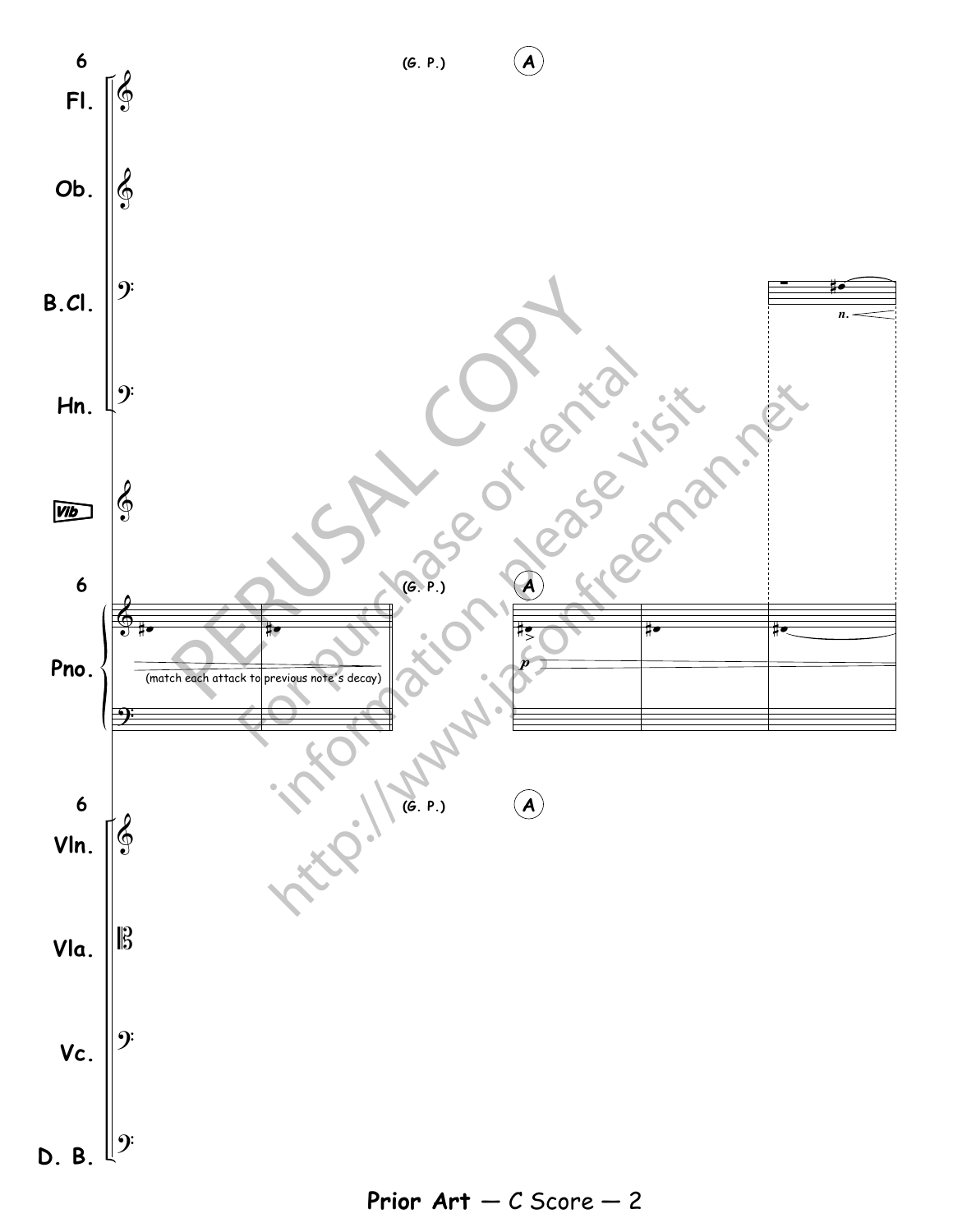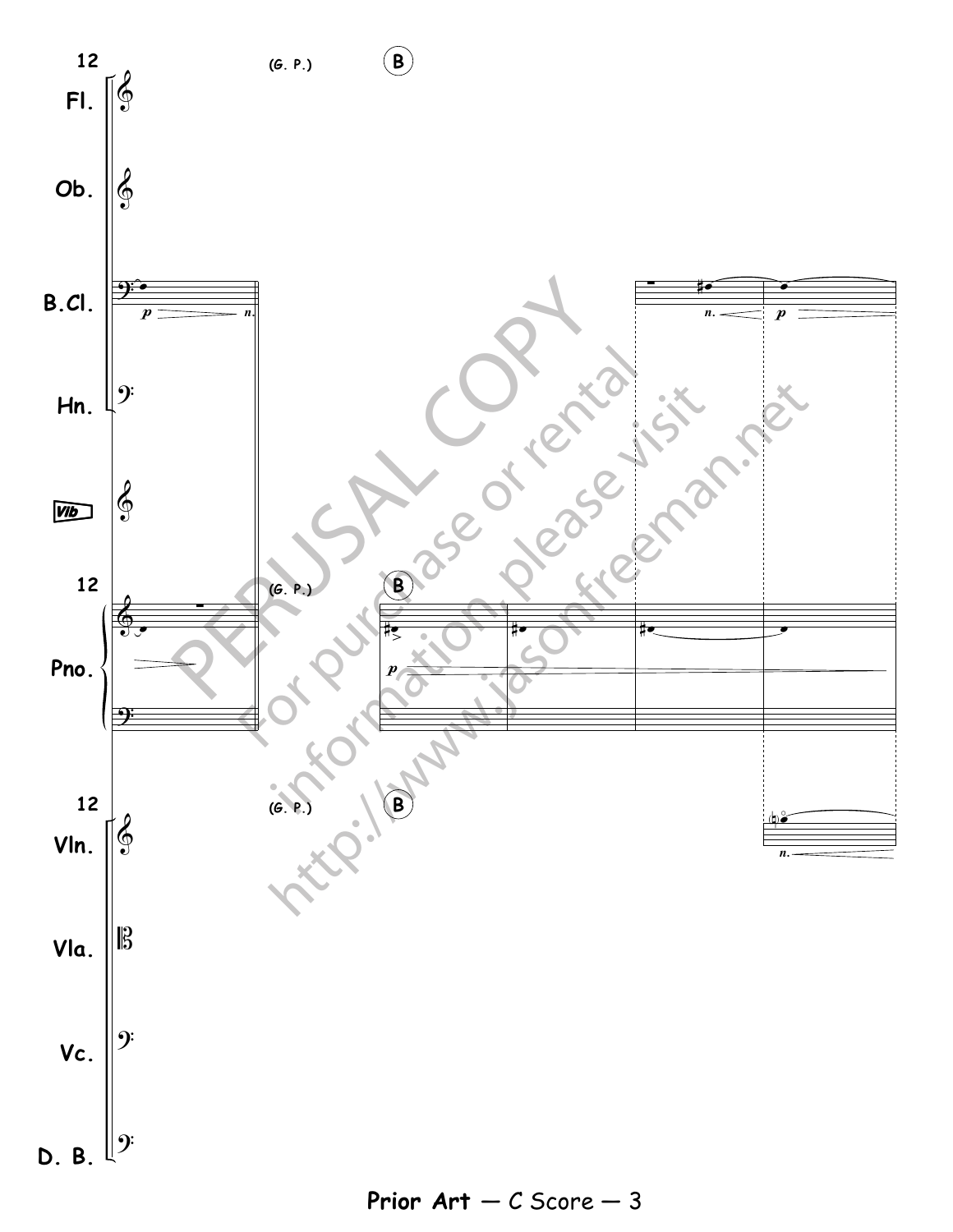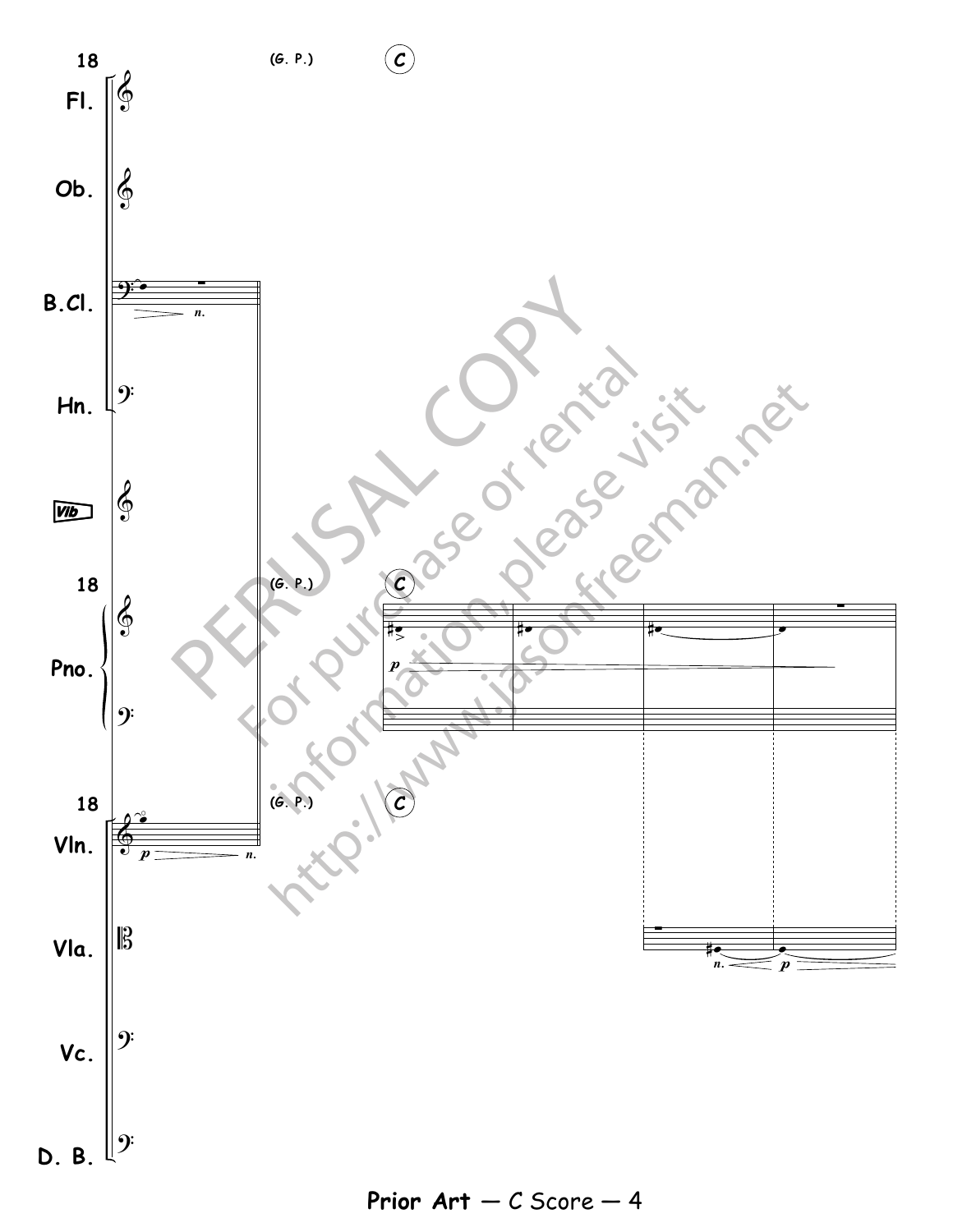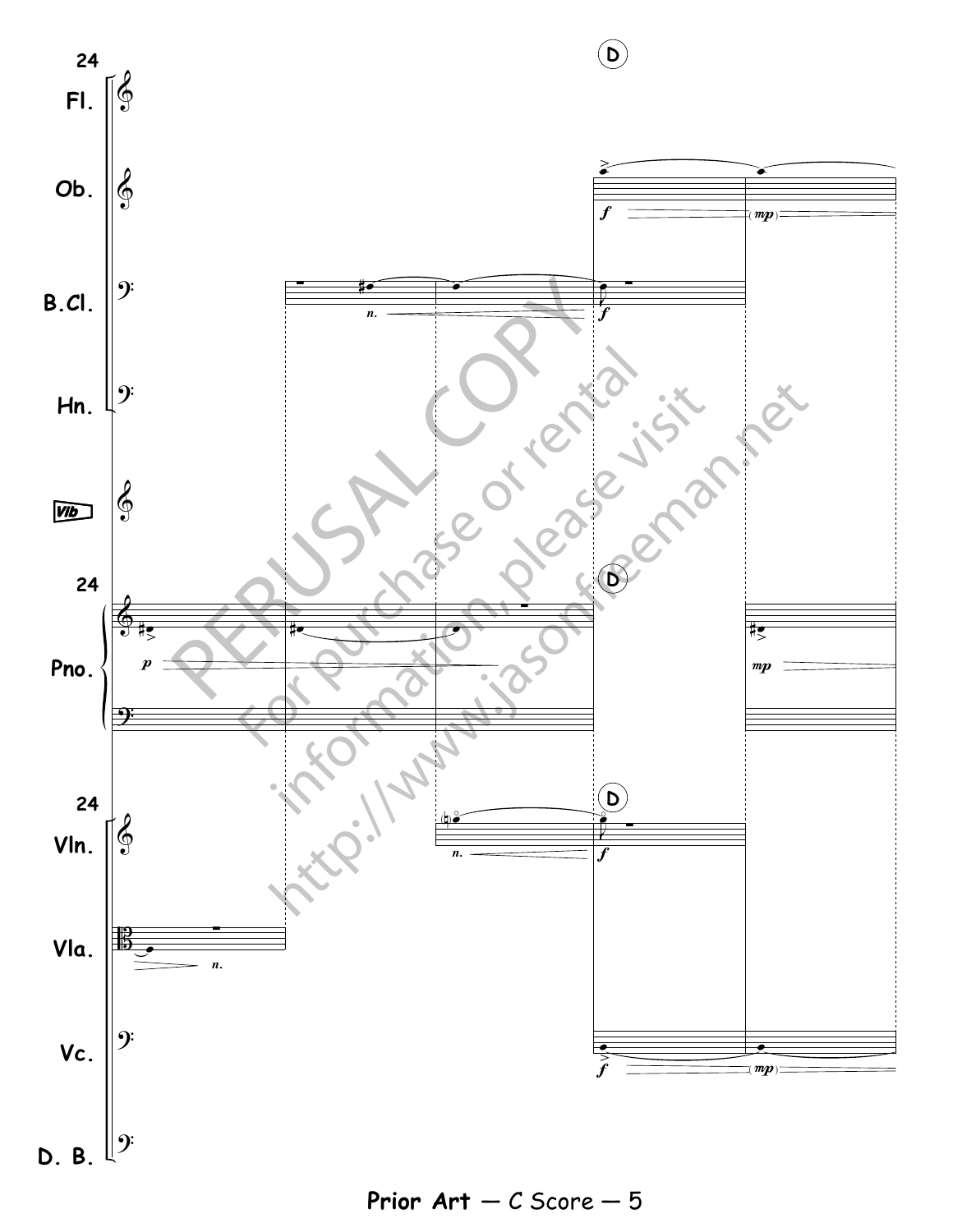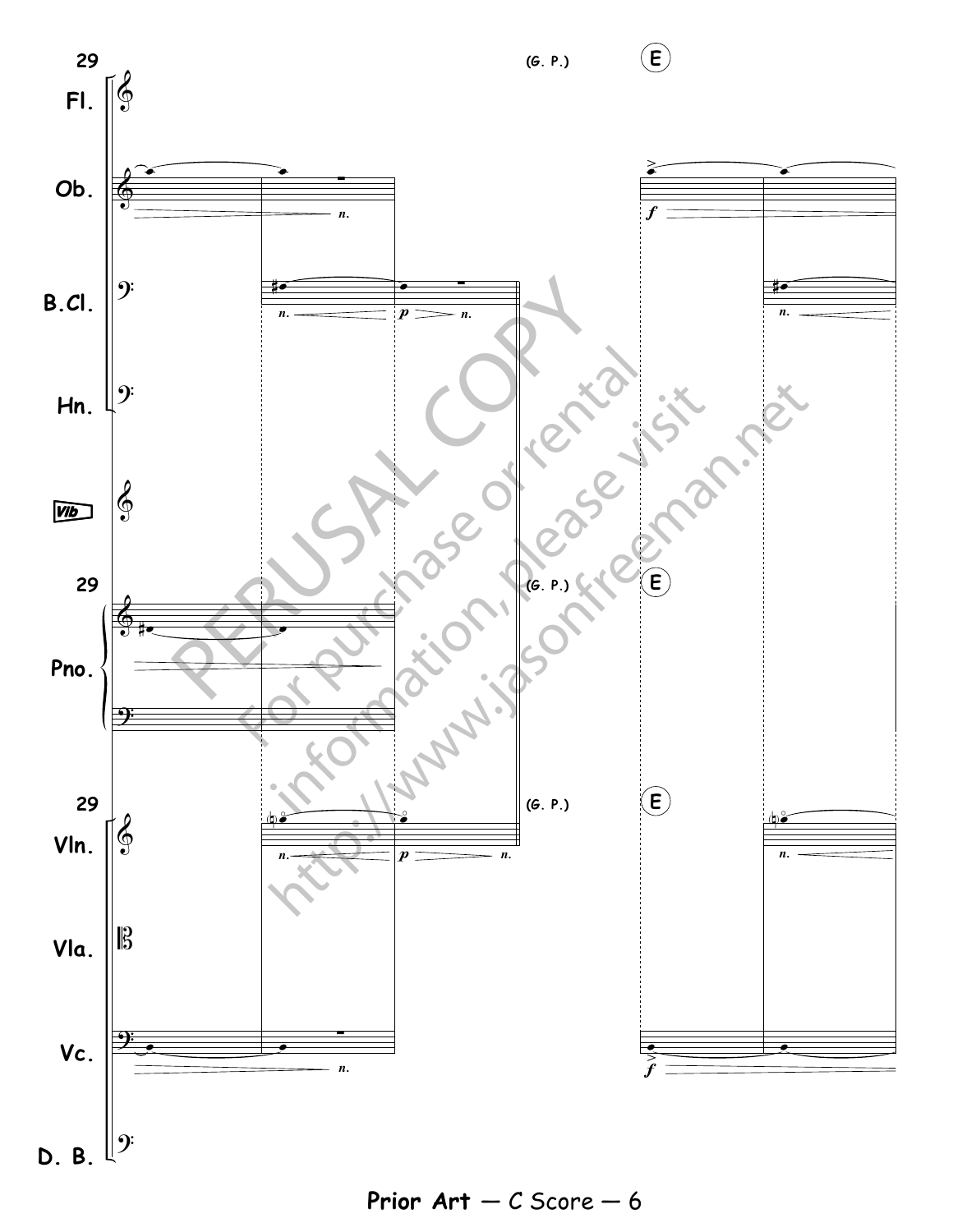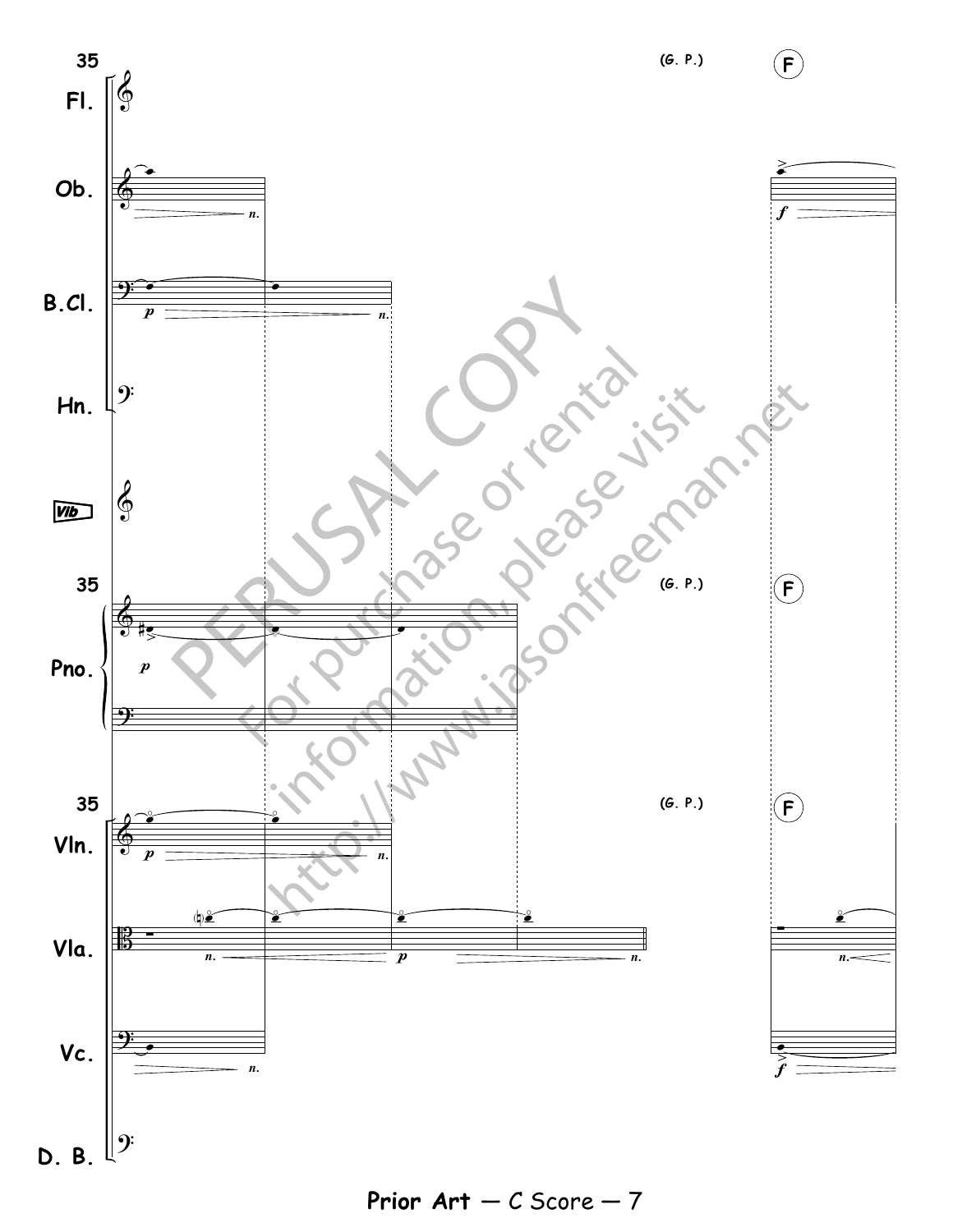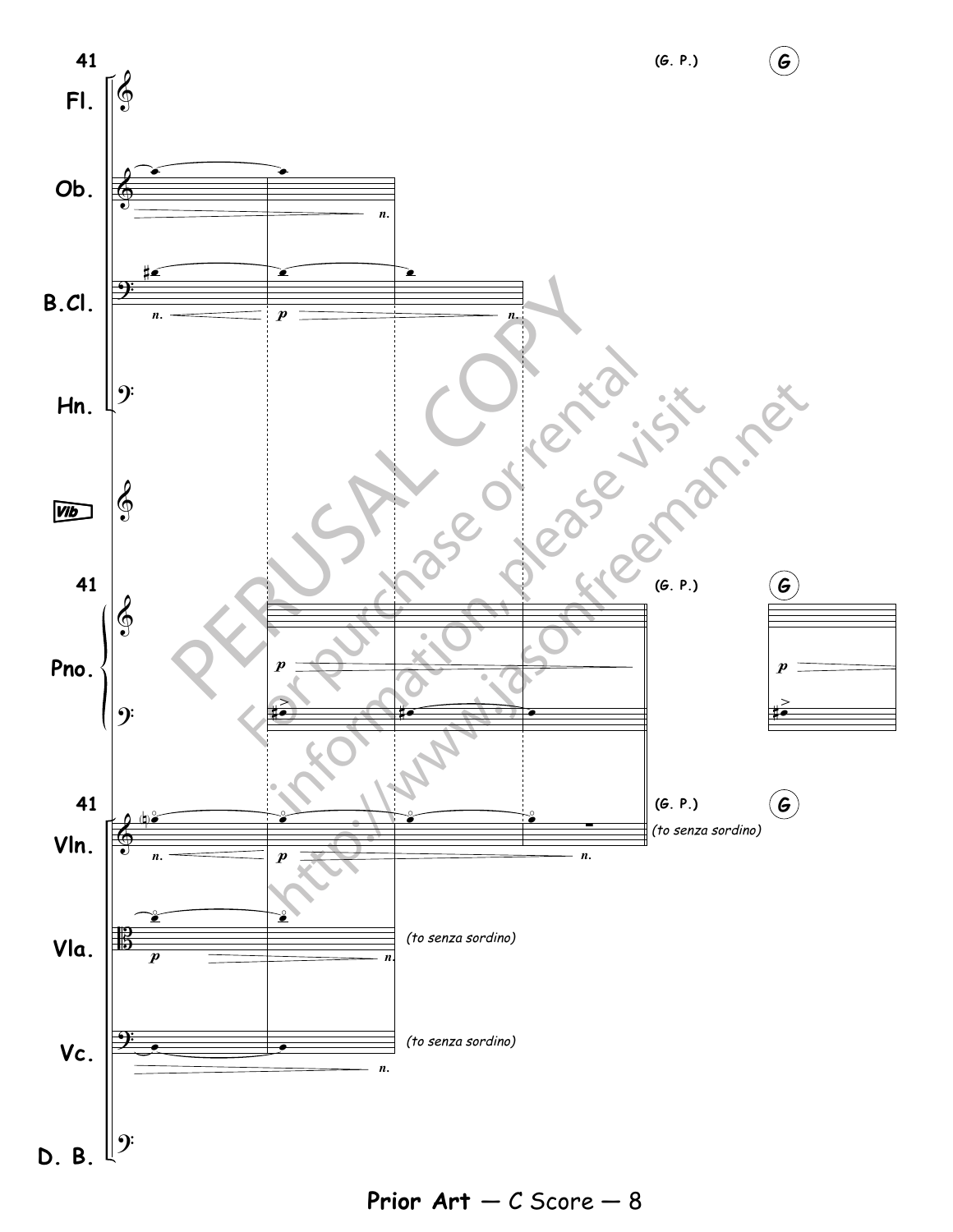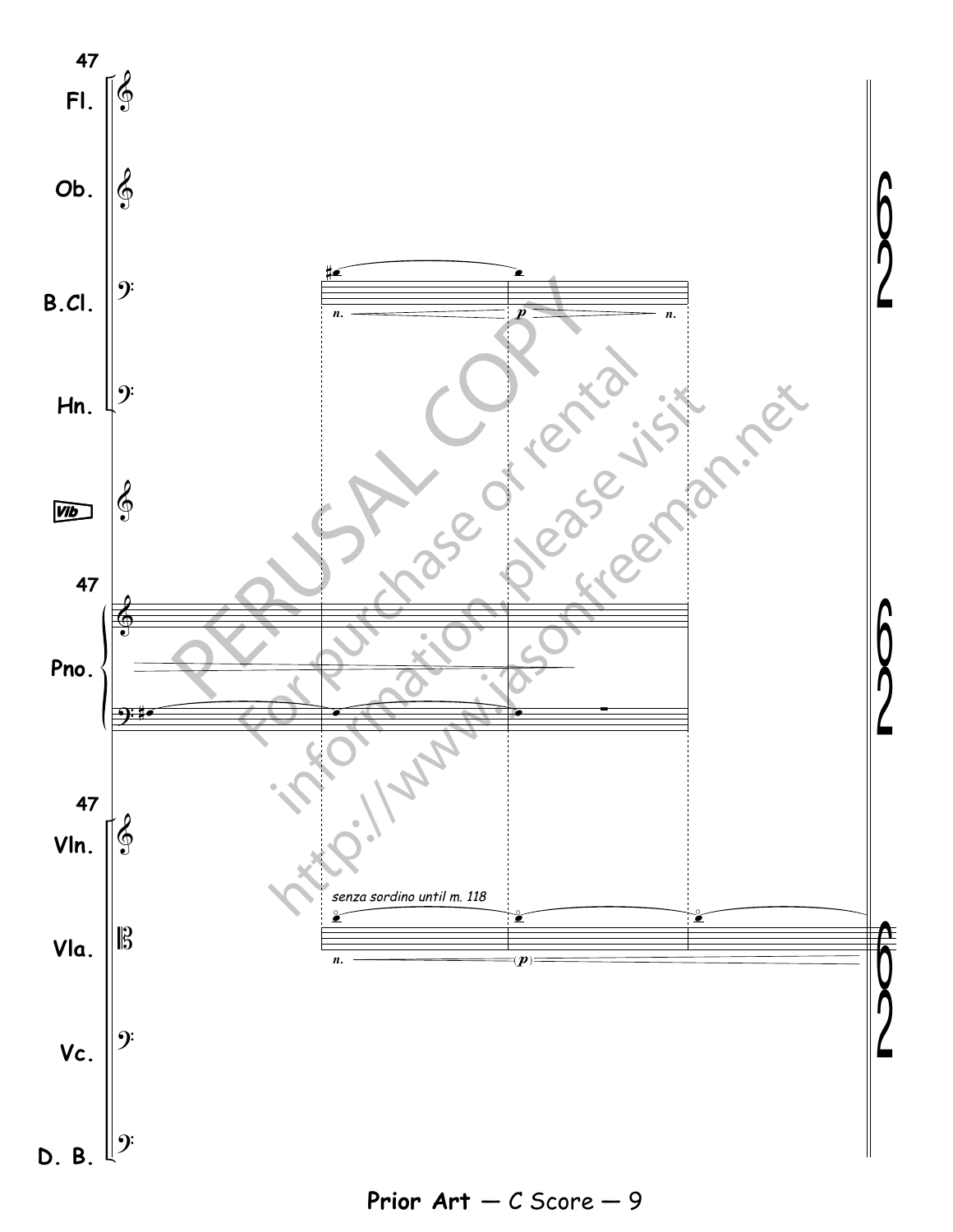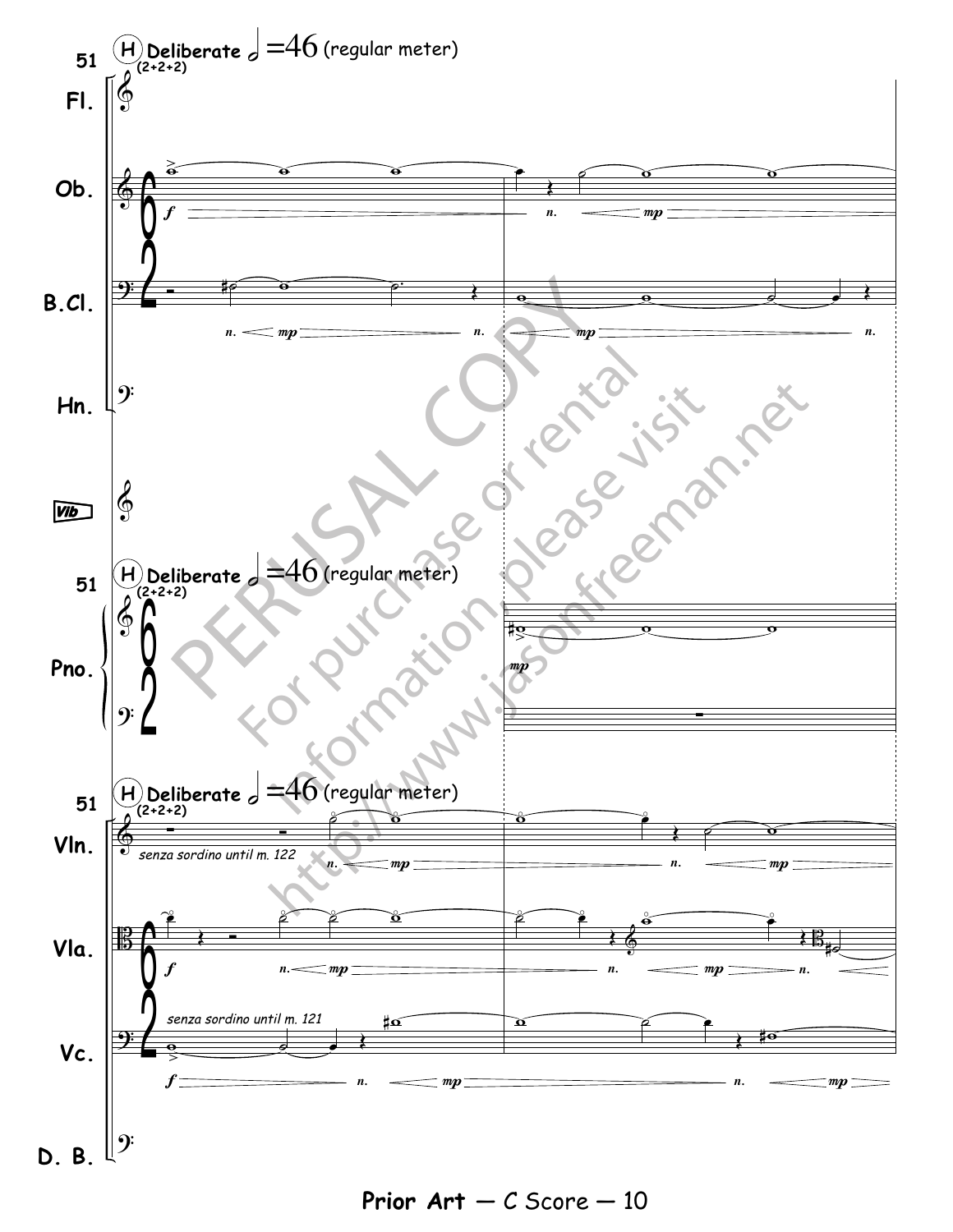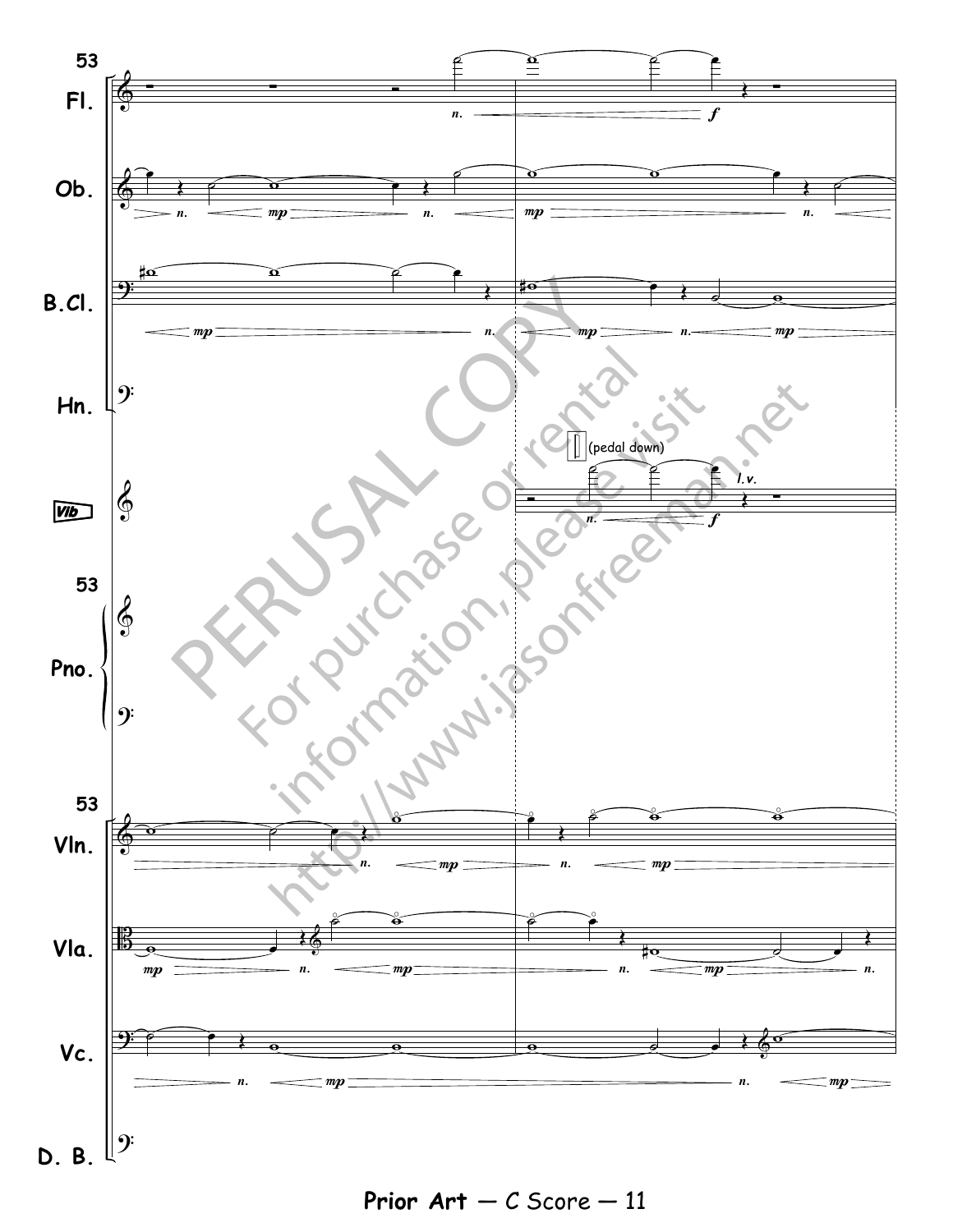

Prior  $Art - C$  Score - 12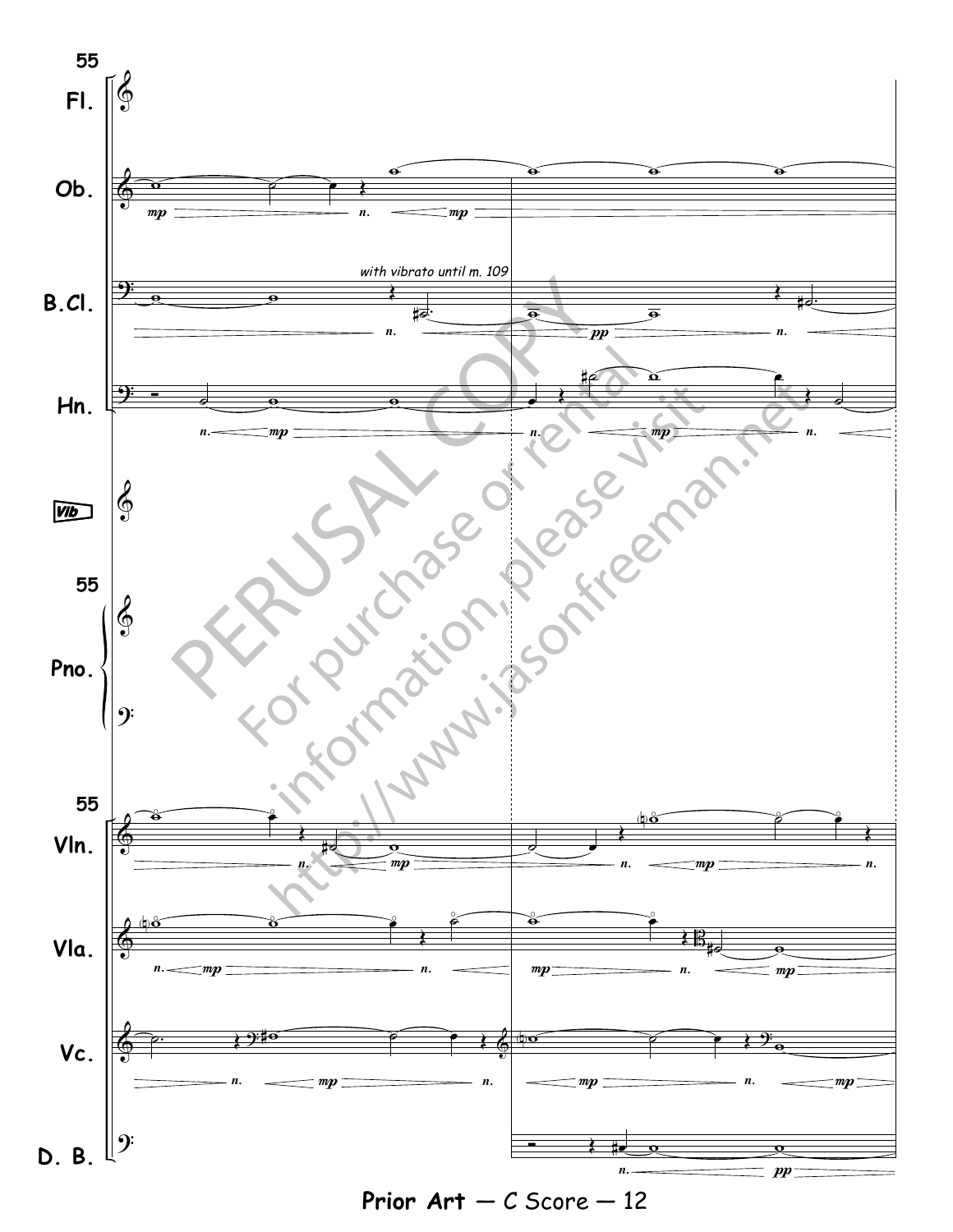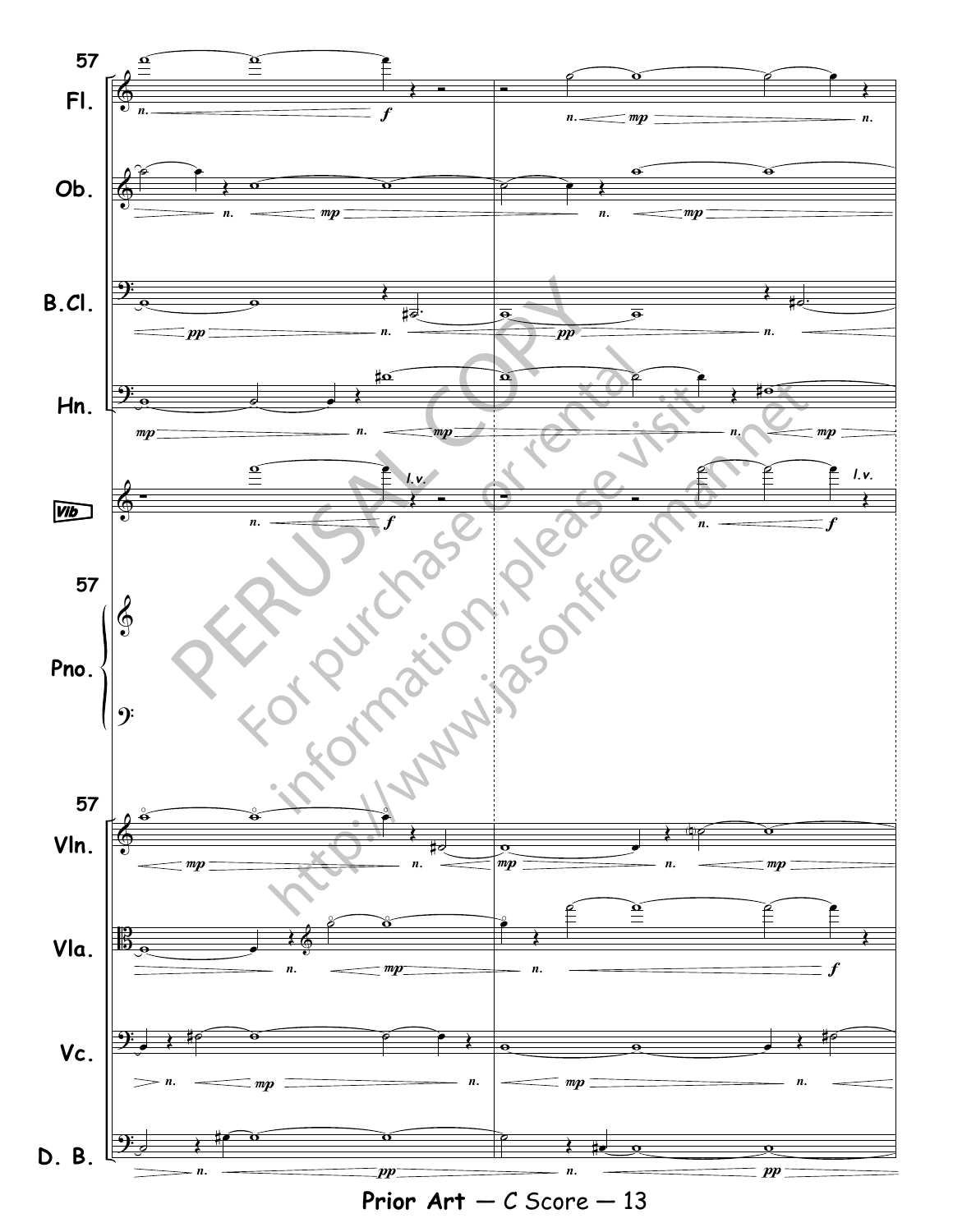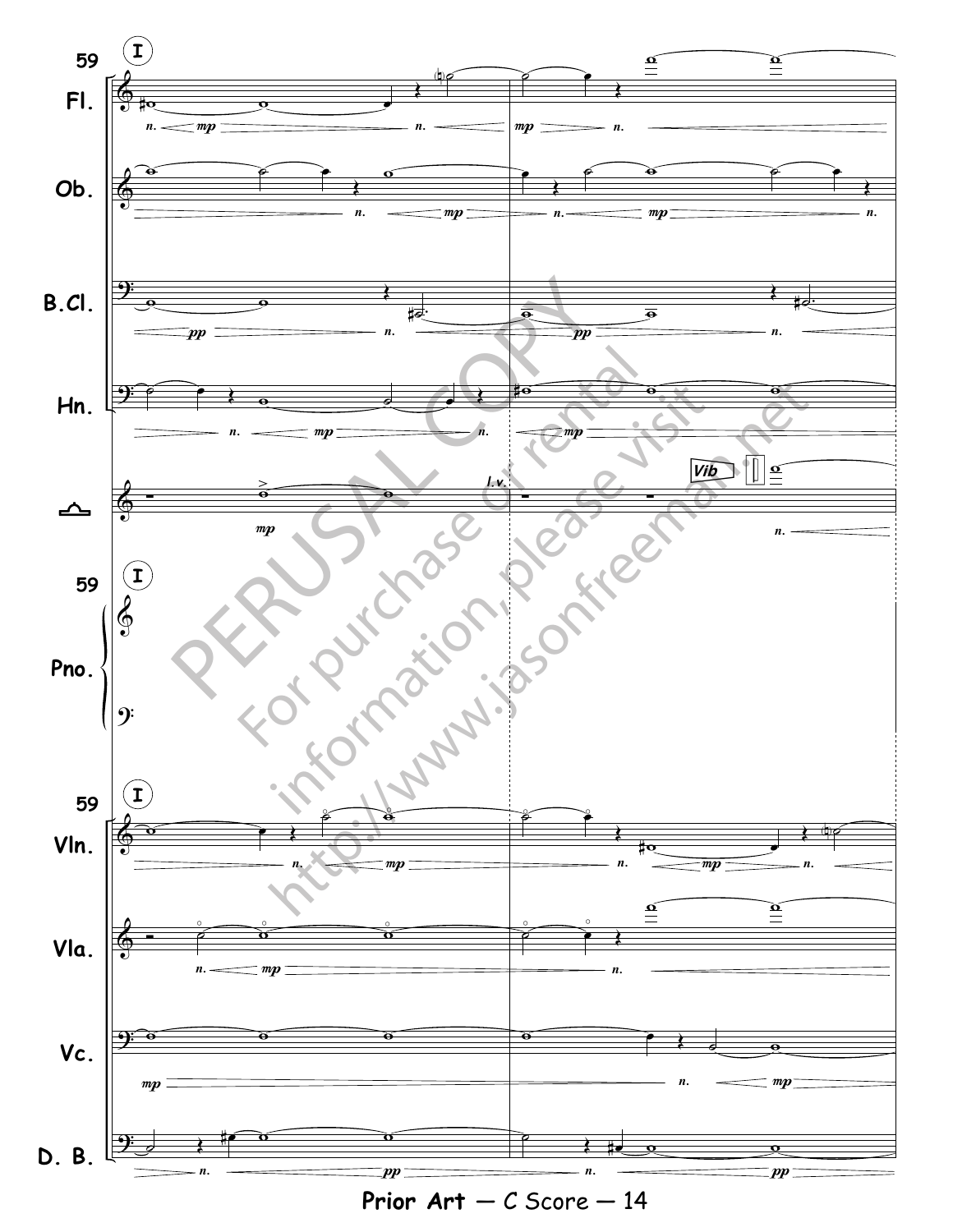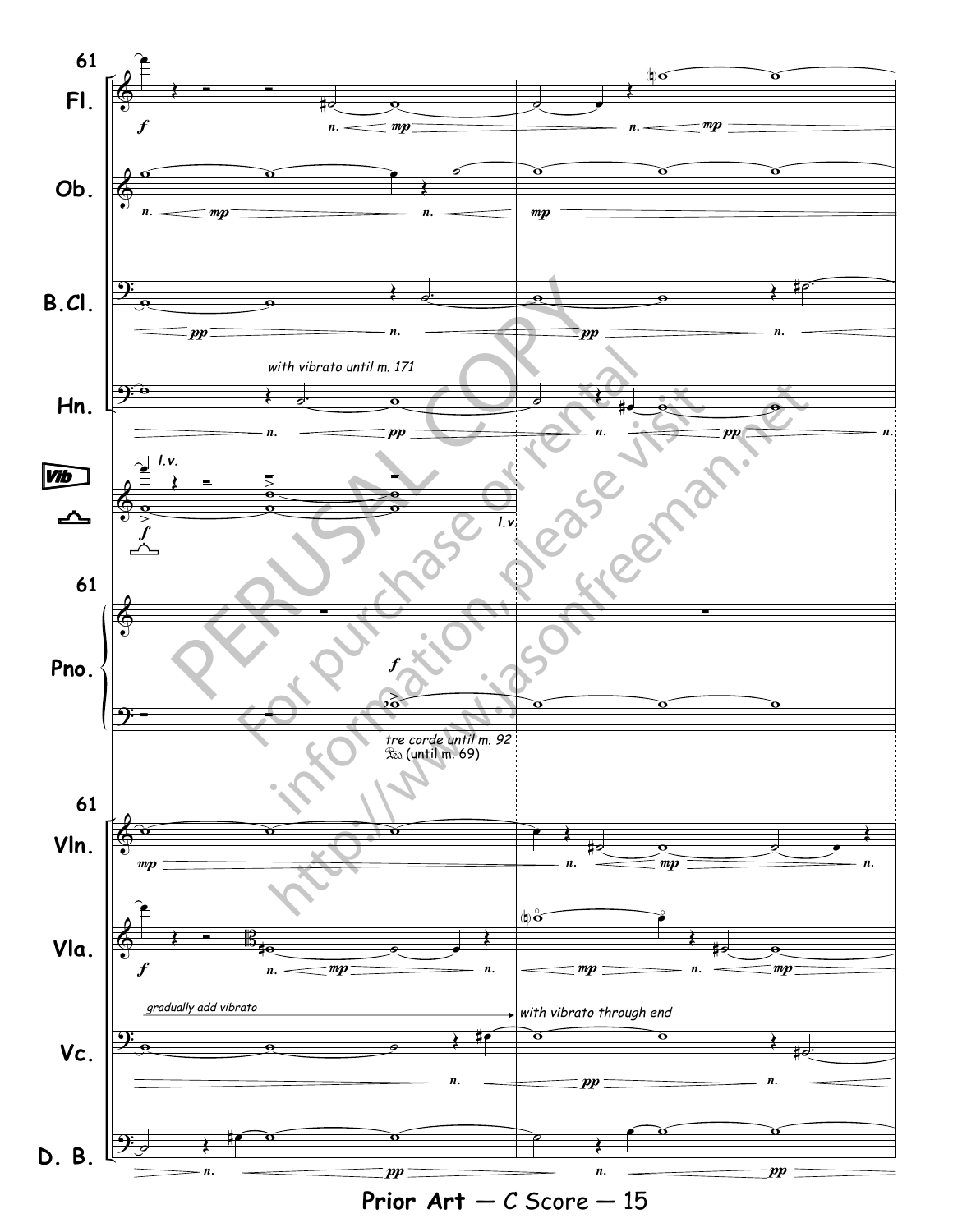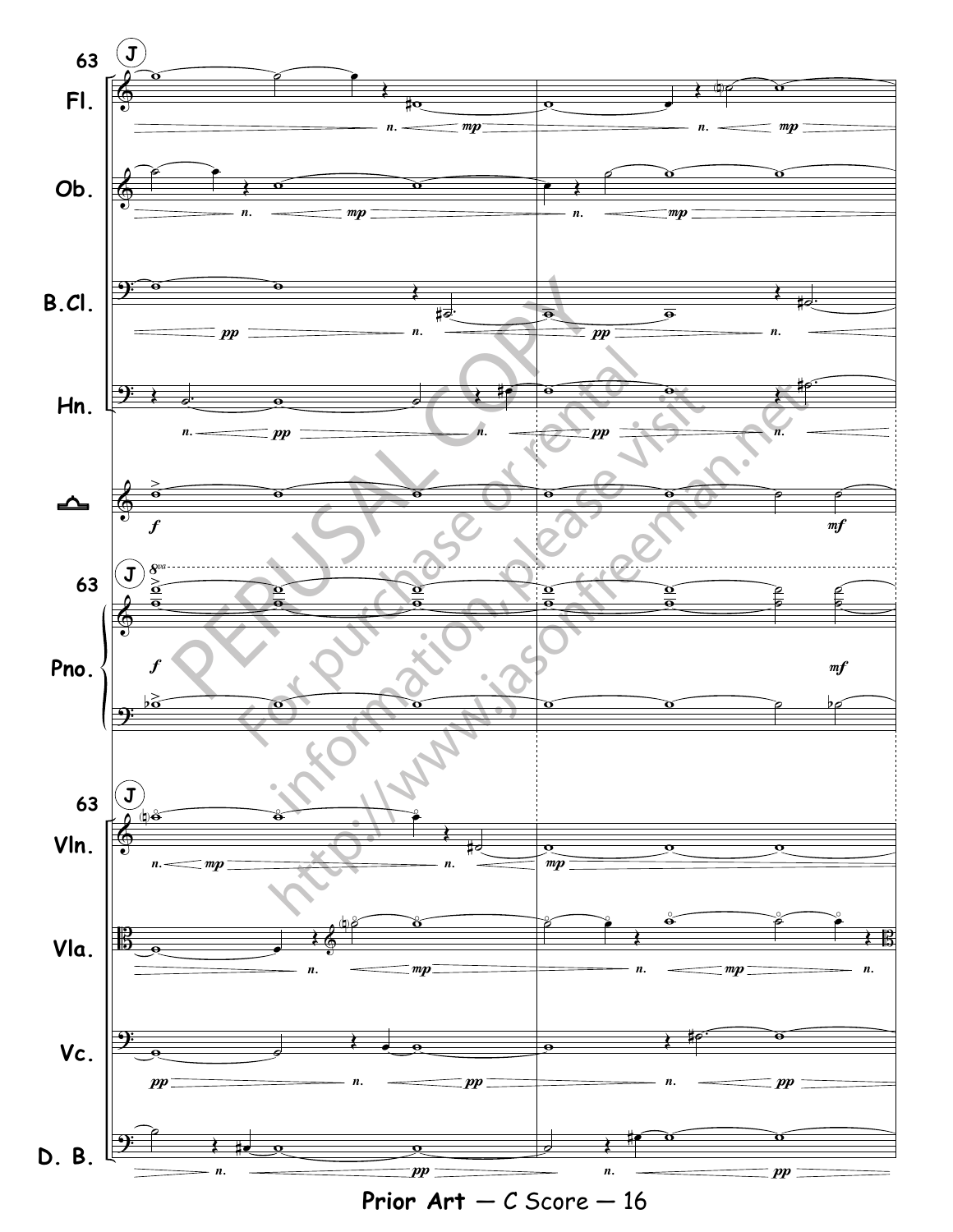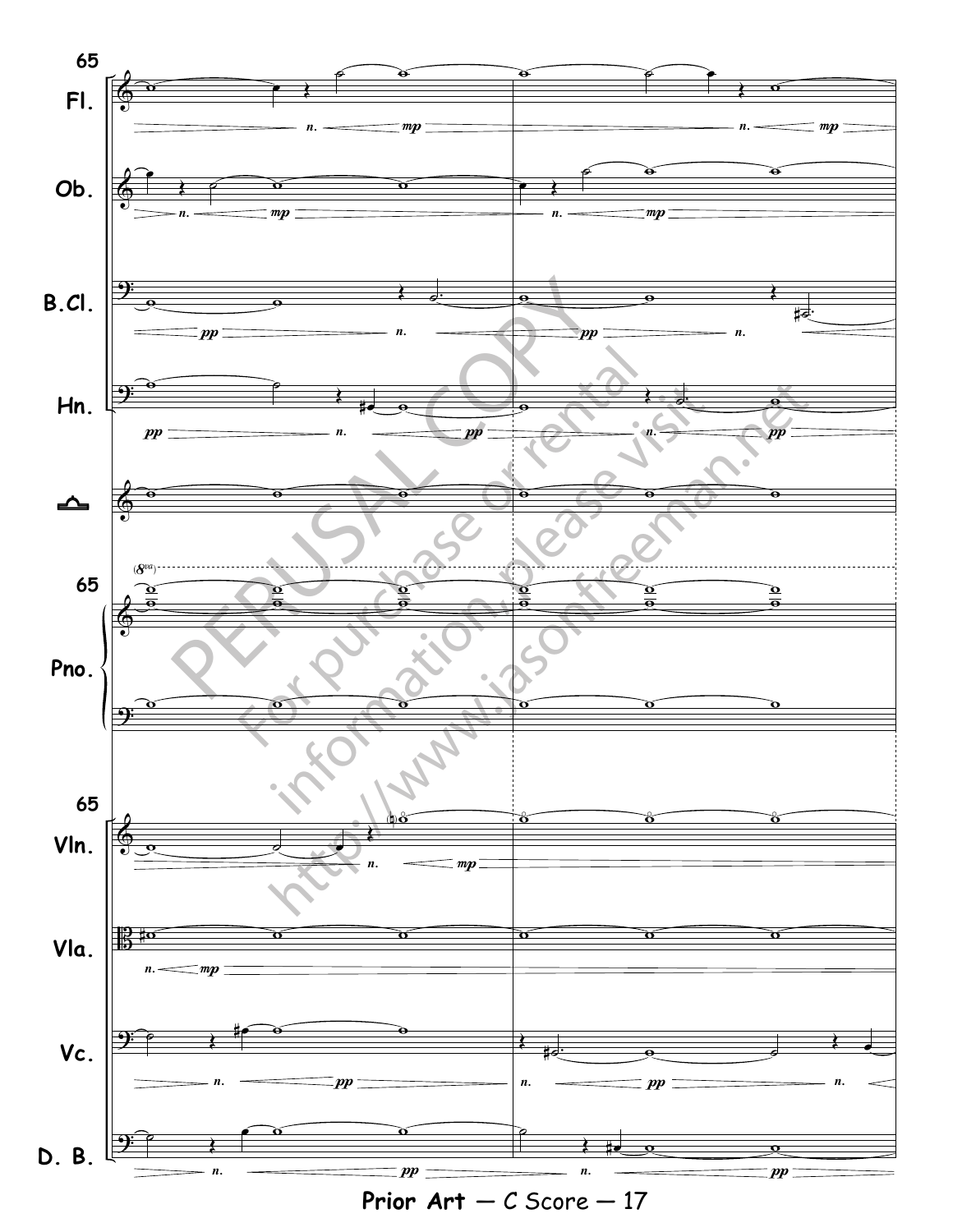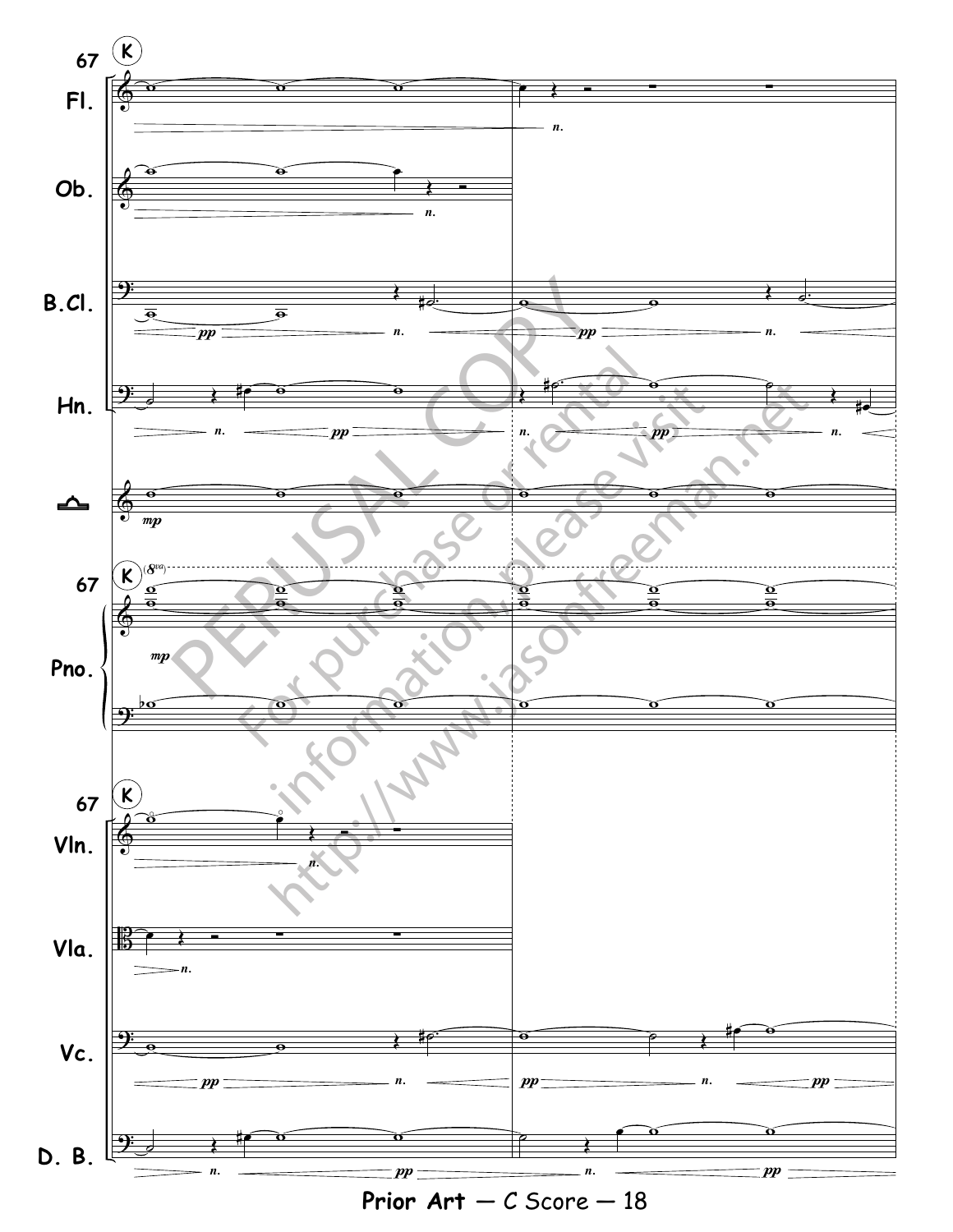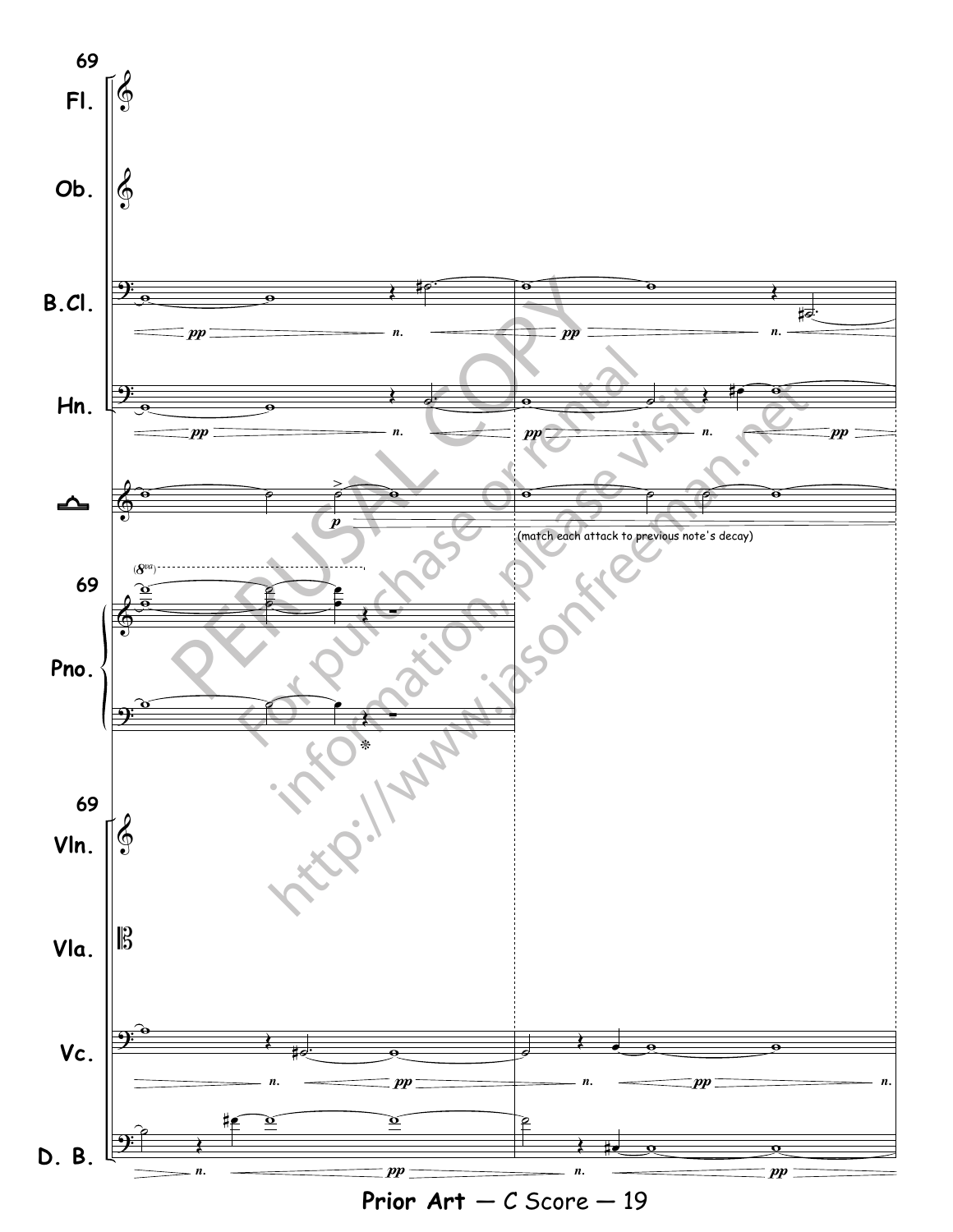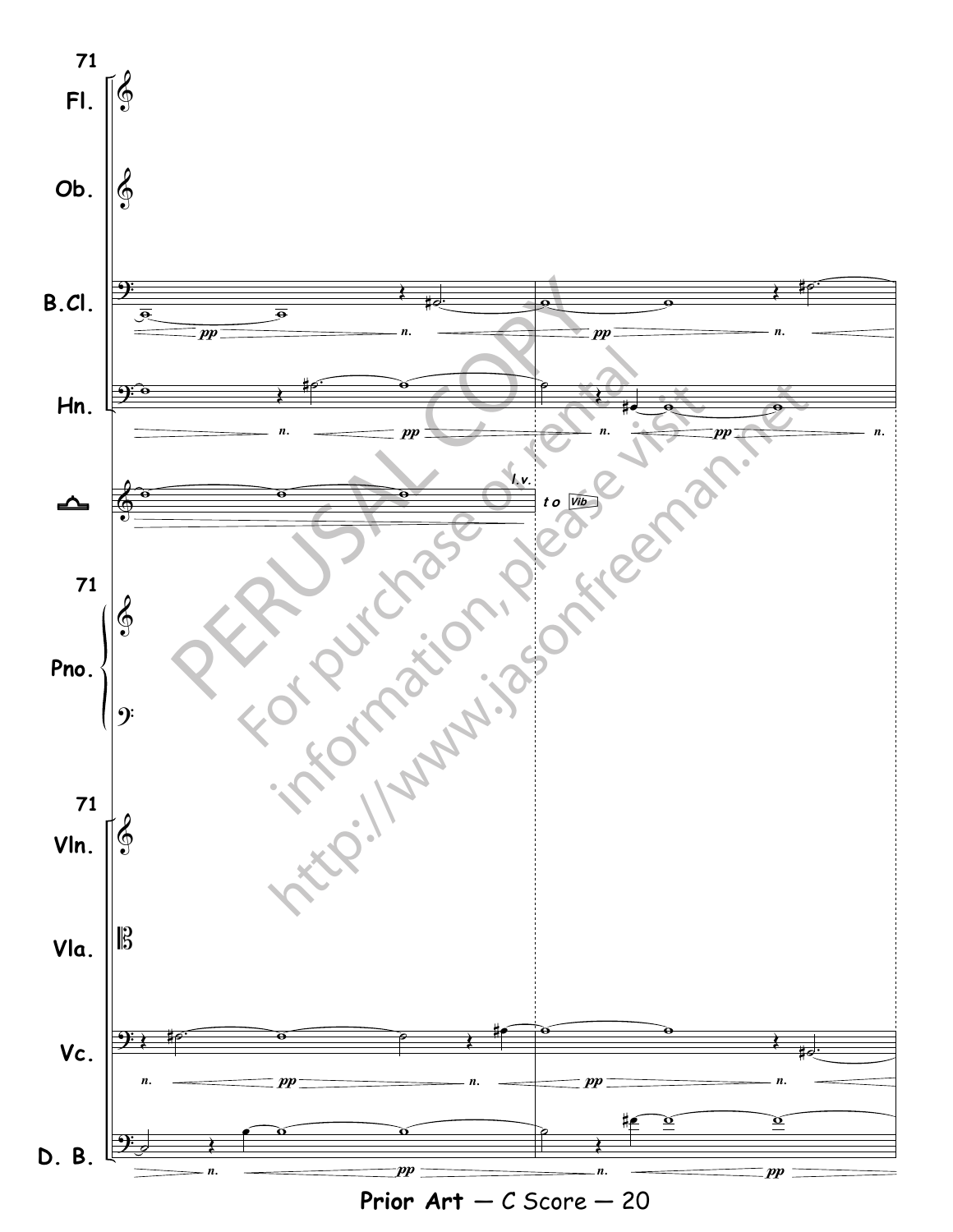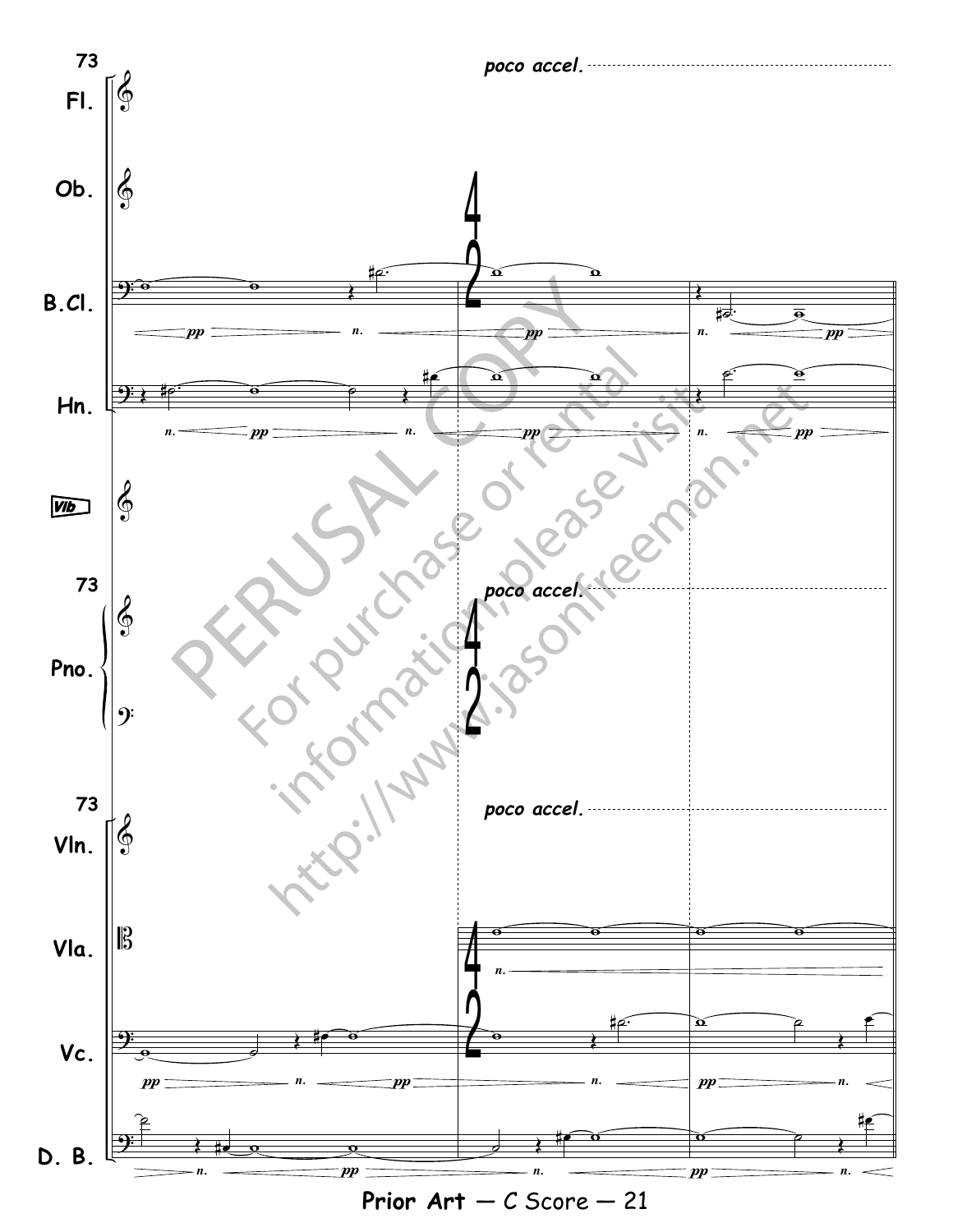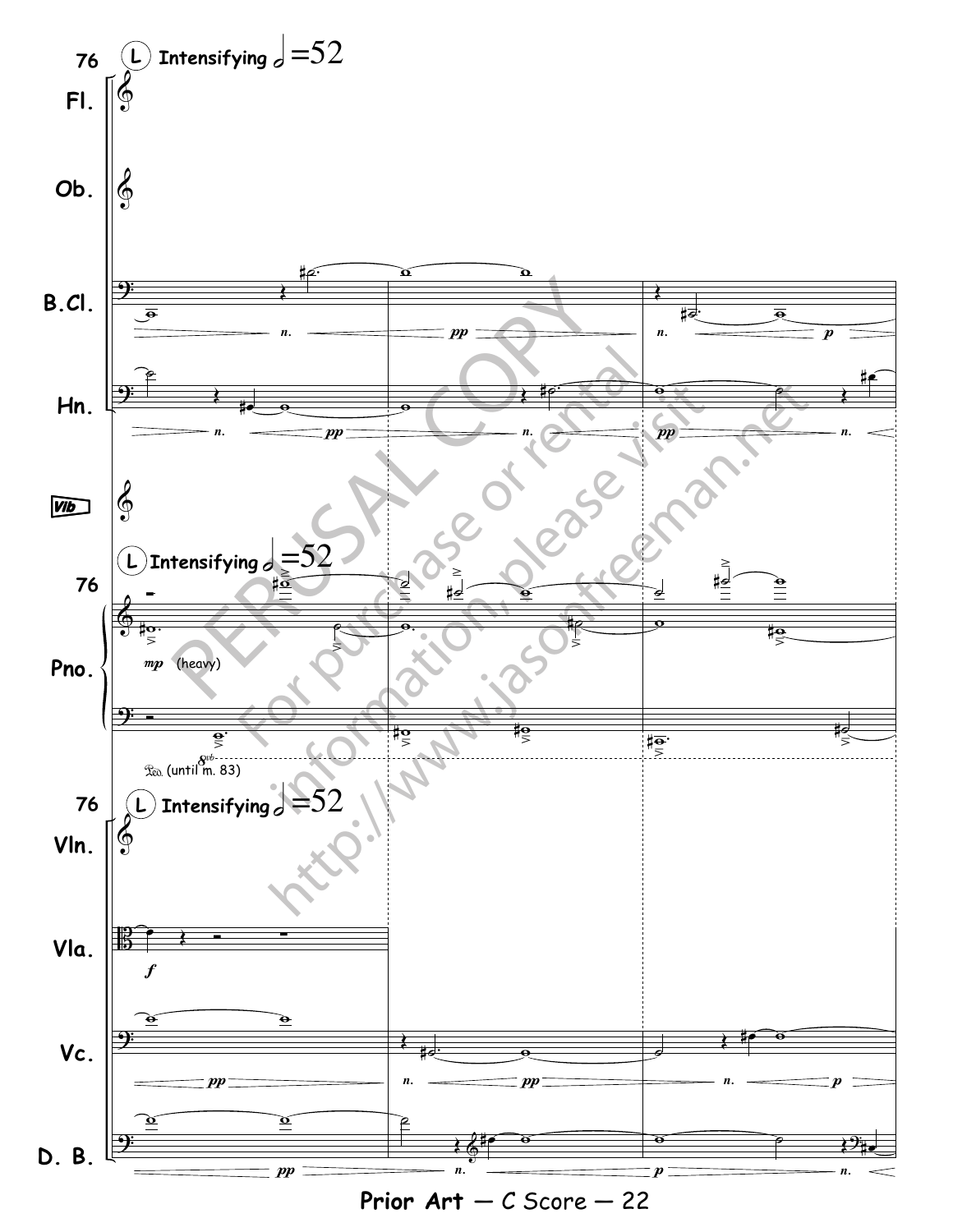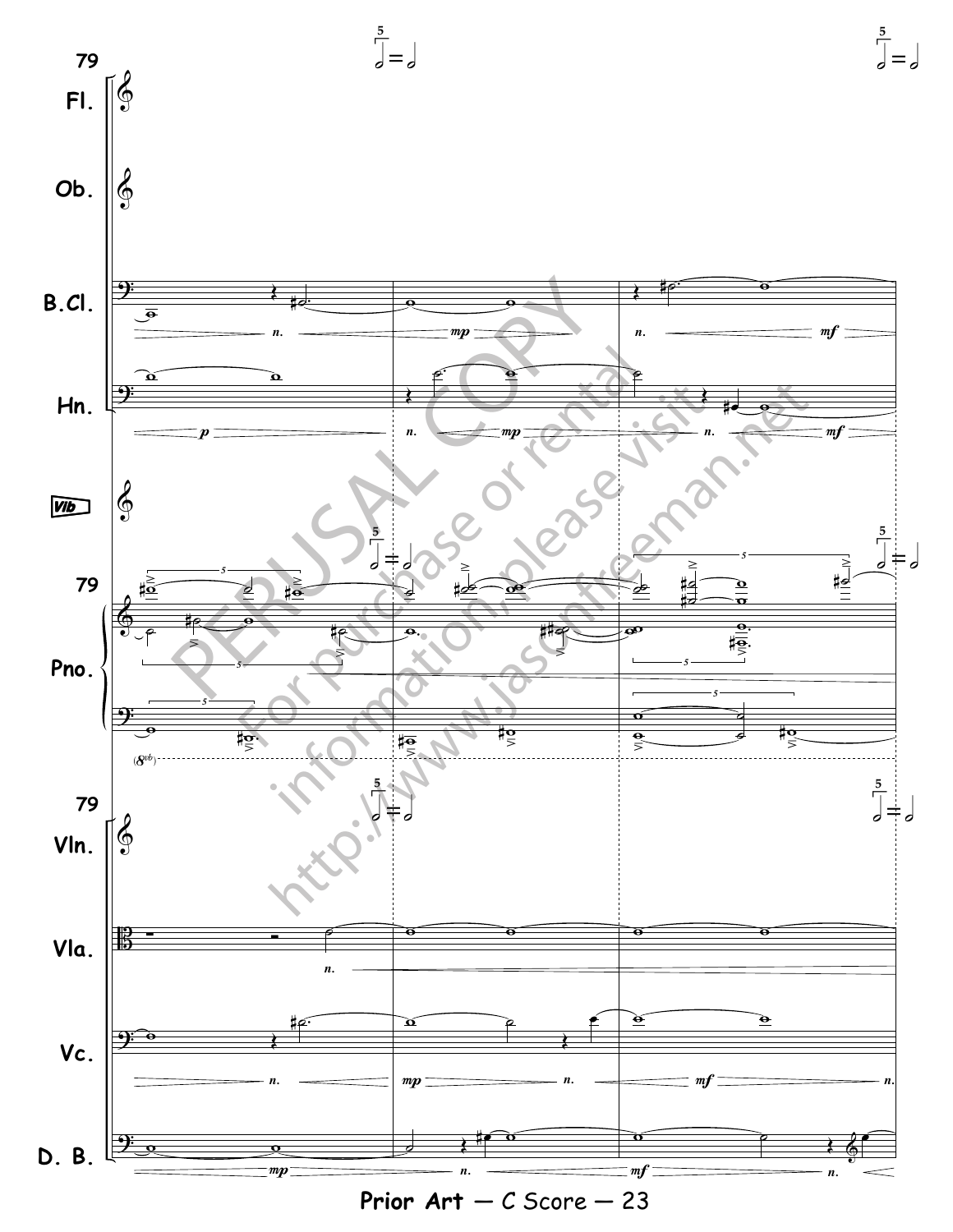

**Prior Art** — C Score — 24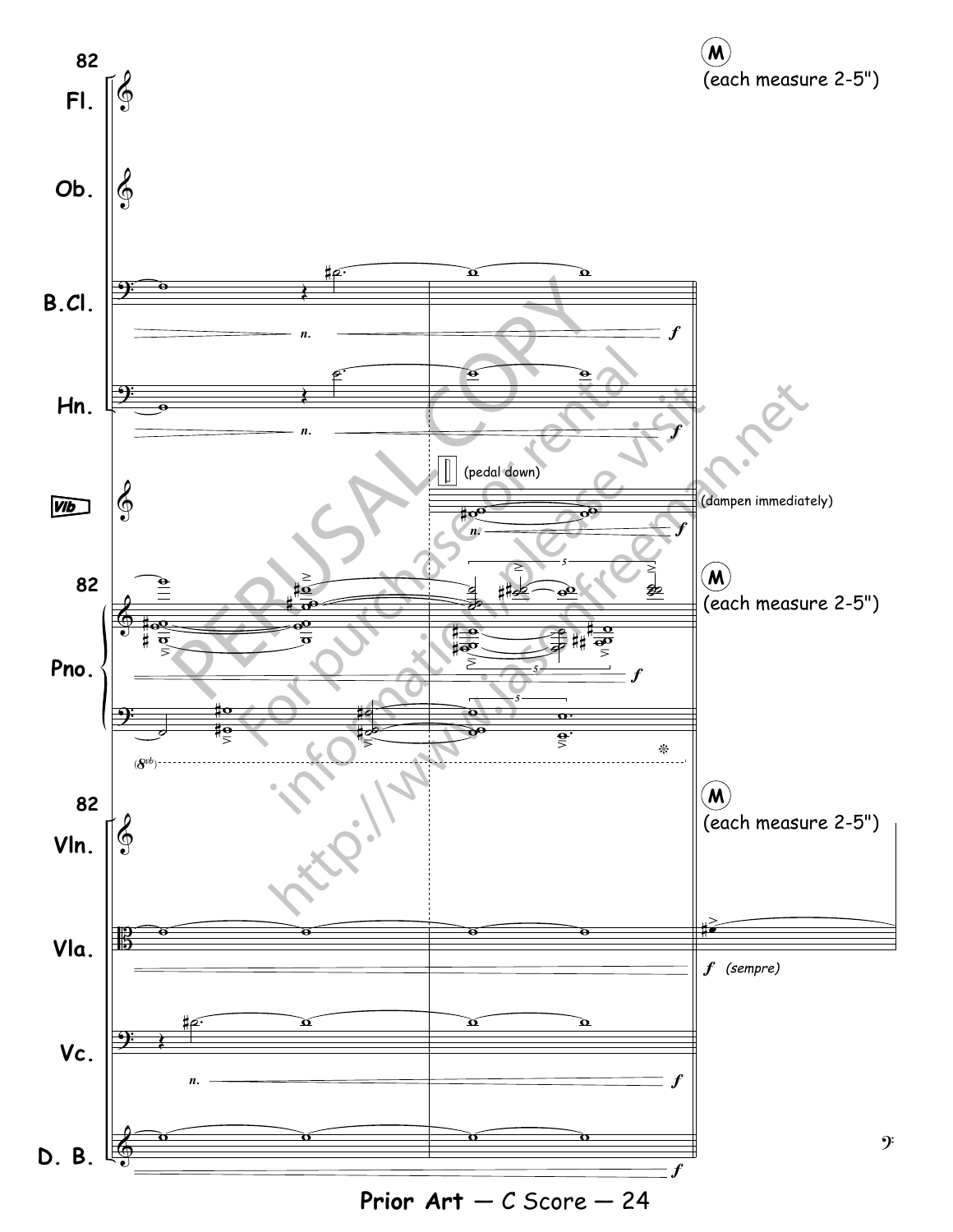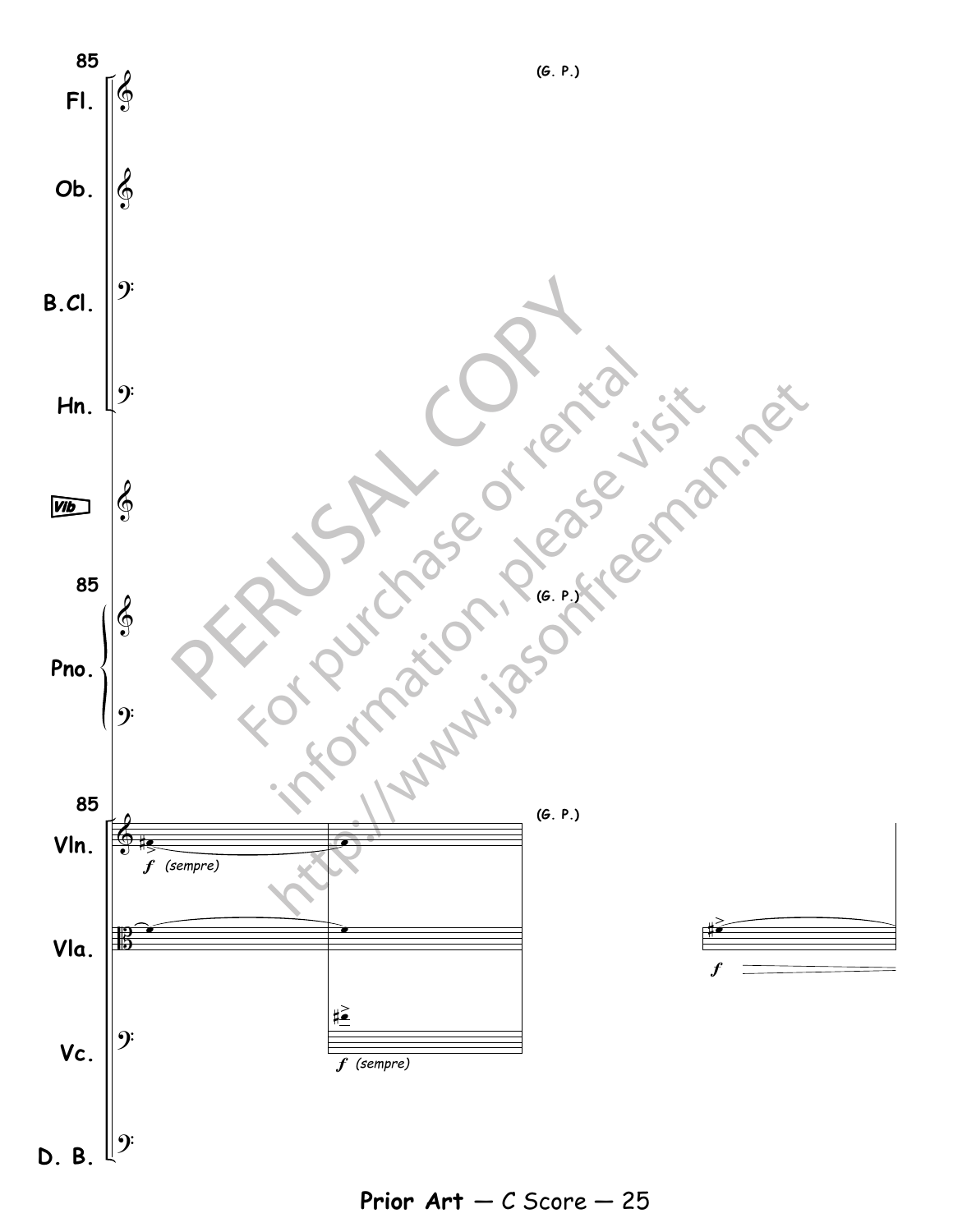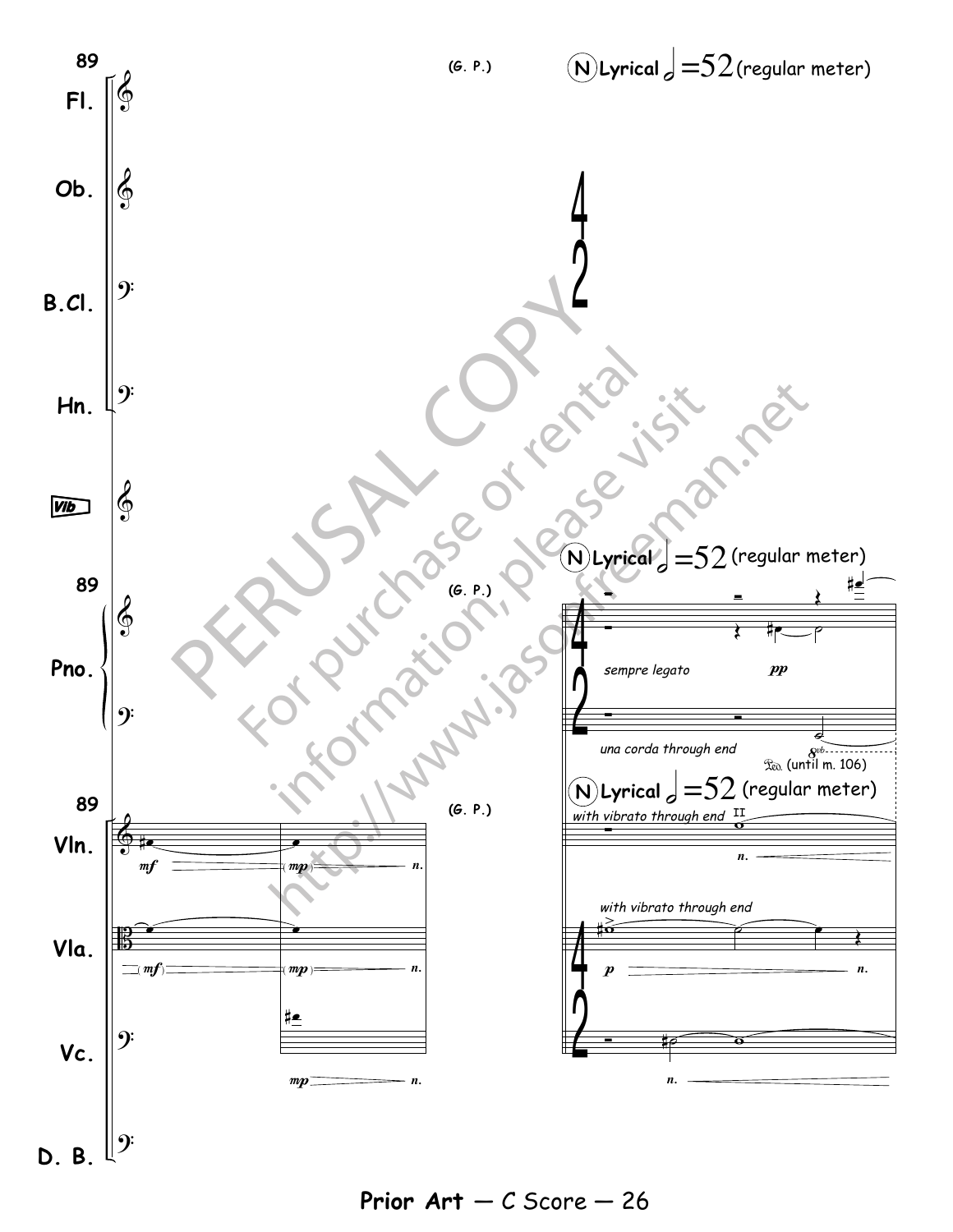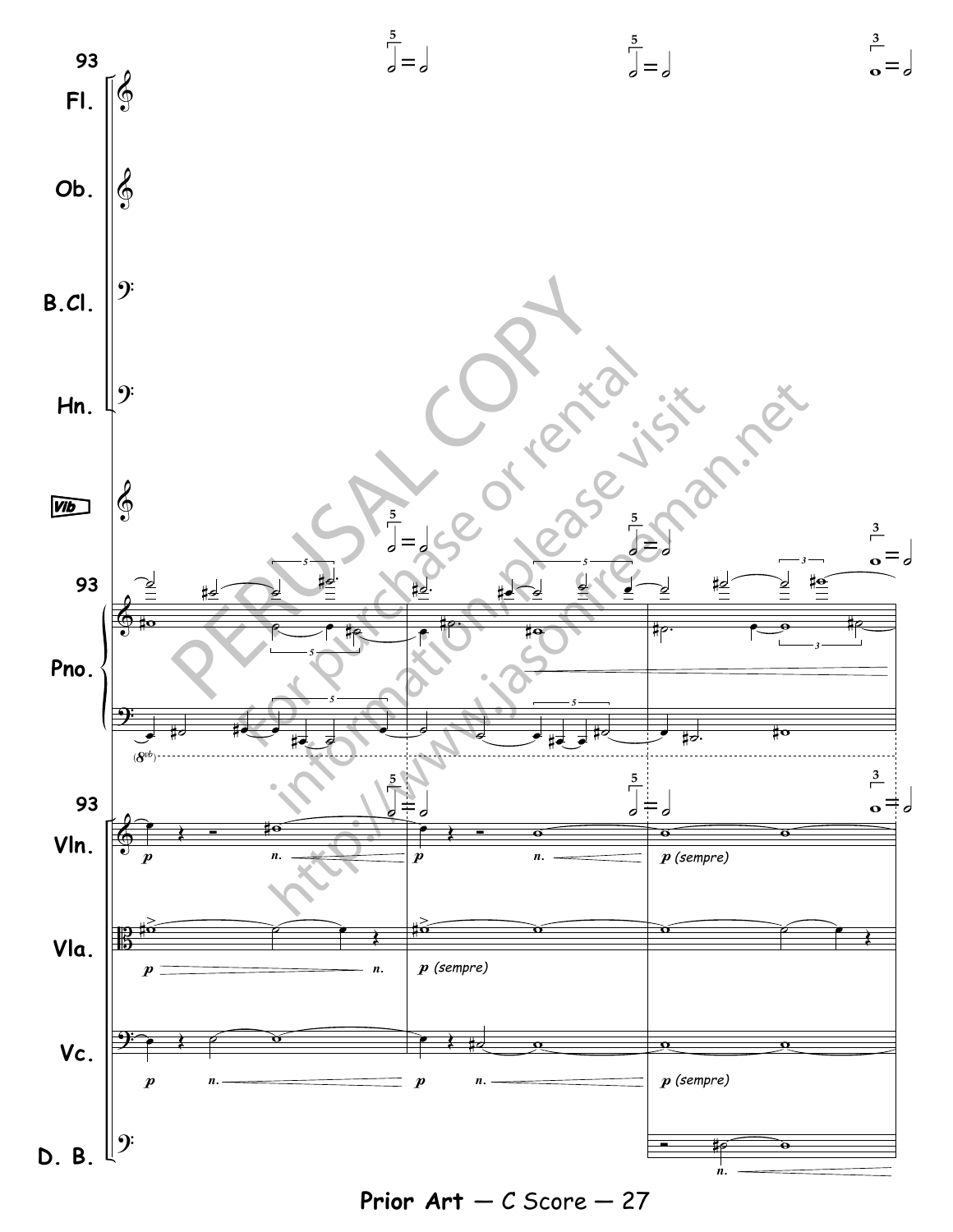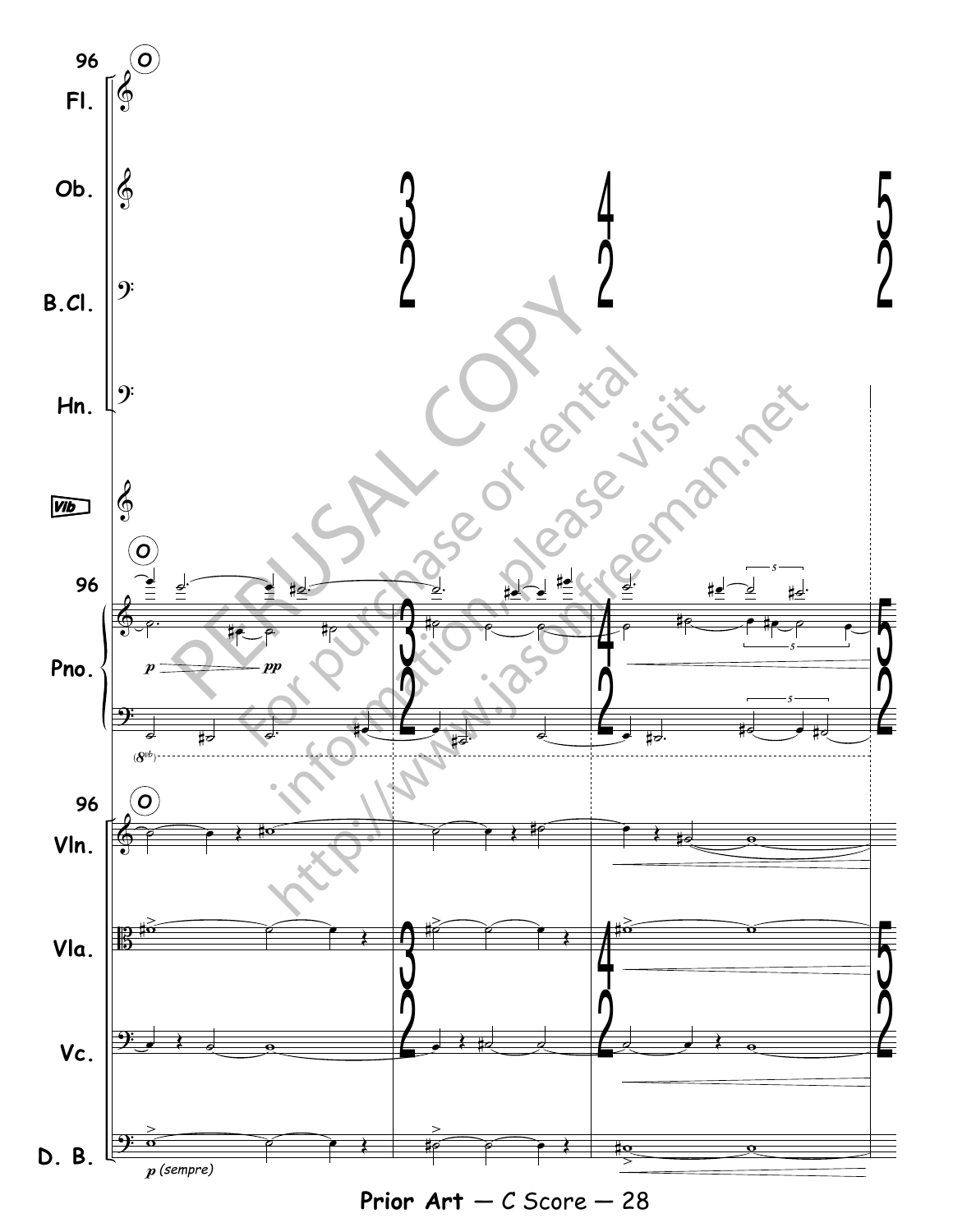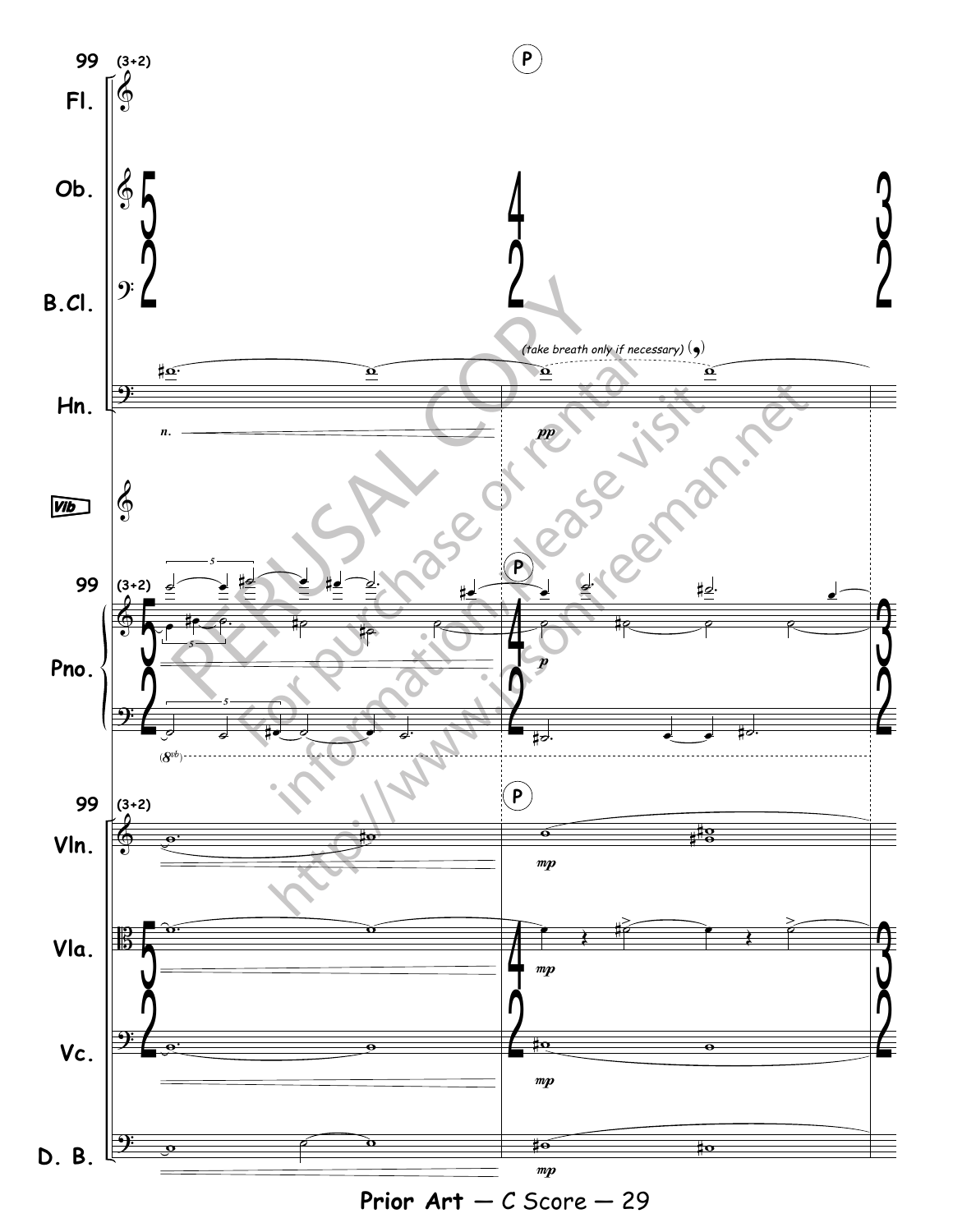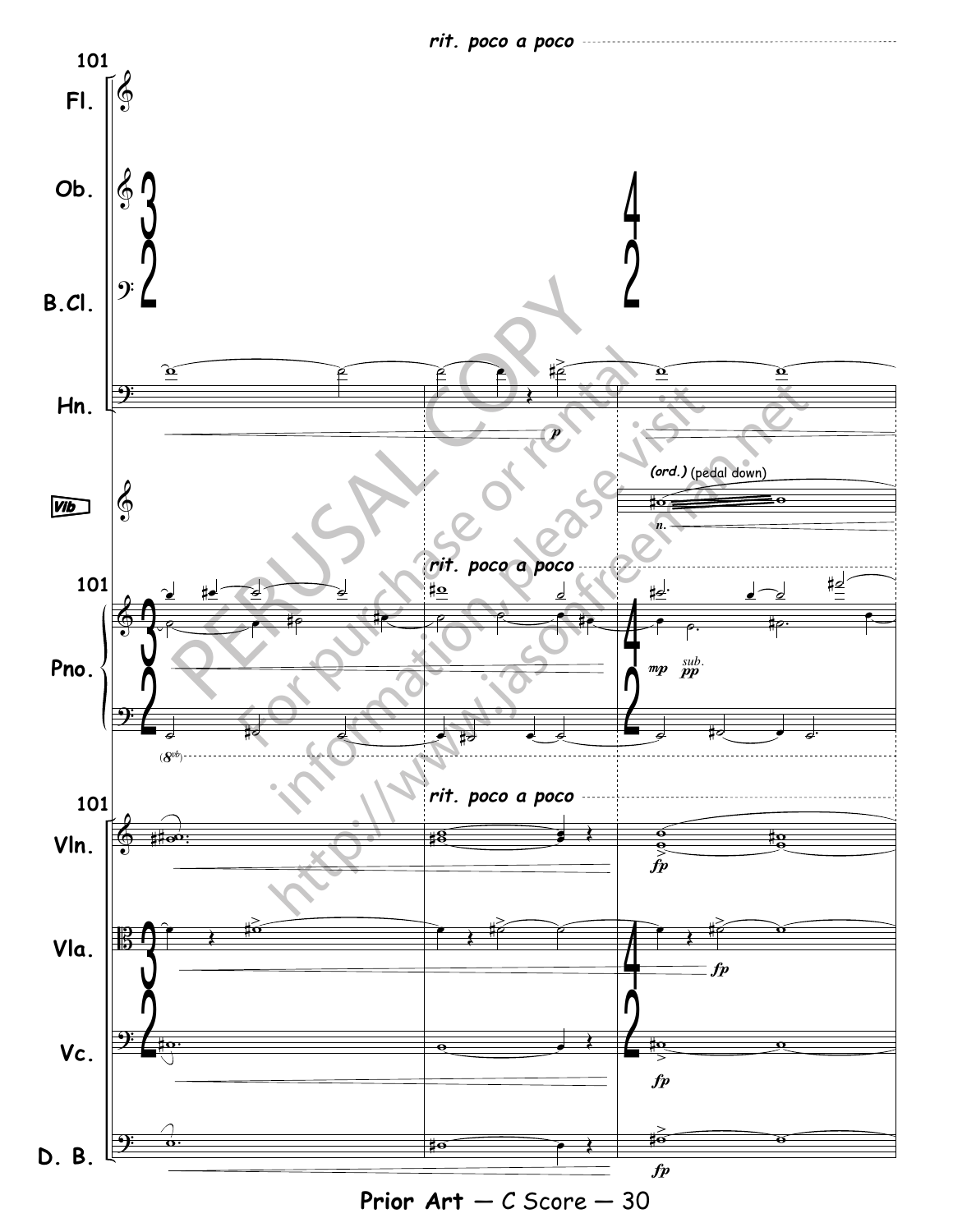

Prior  $Art - C$  Score - 31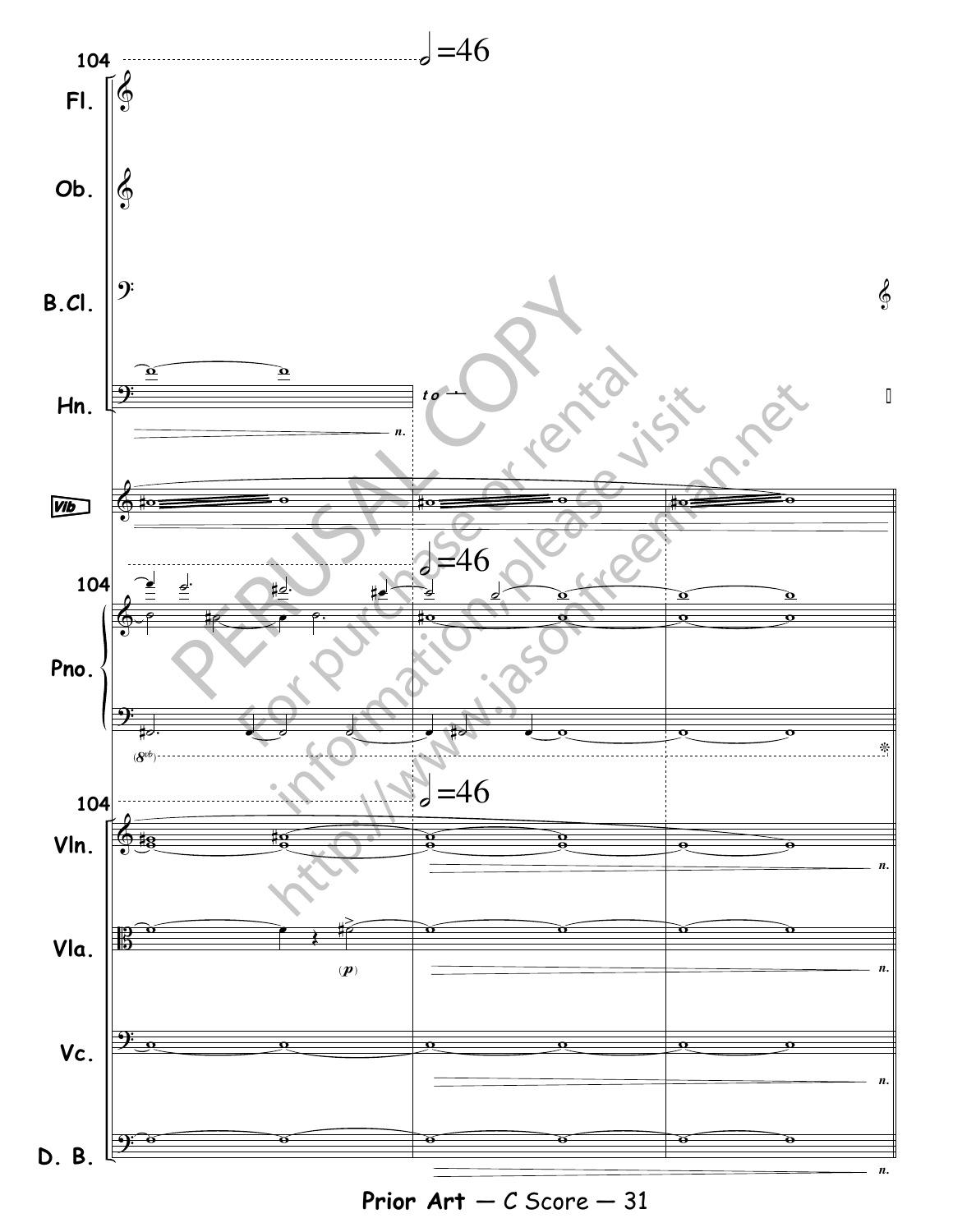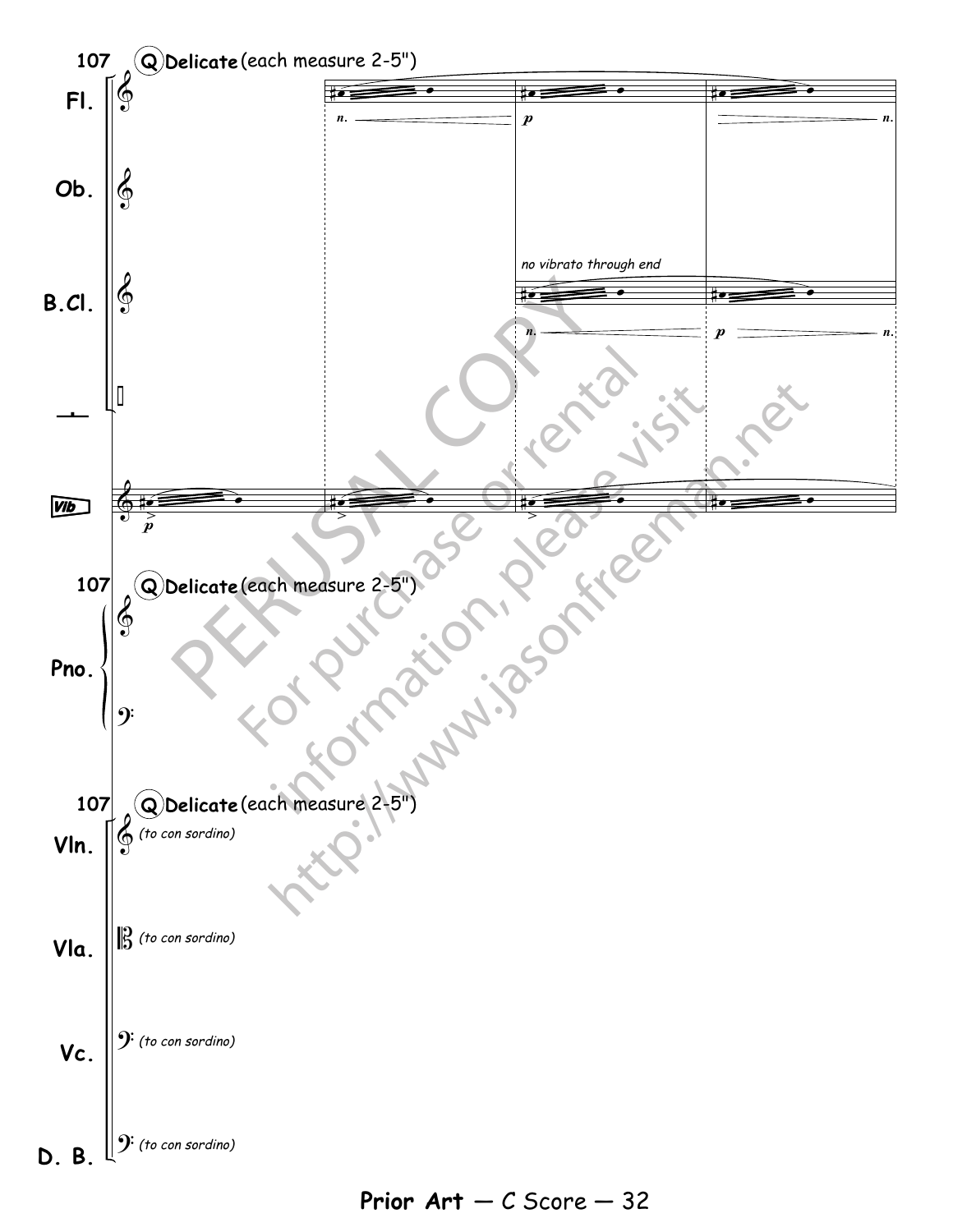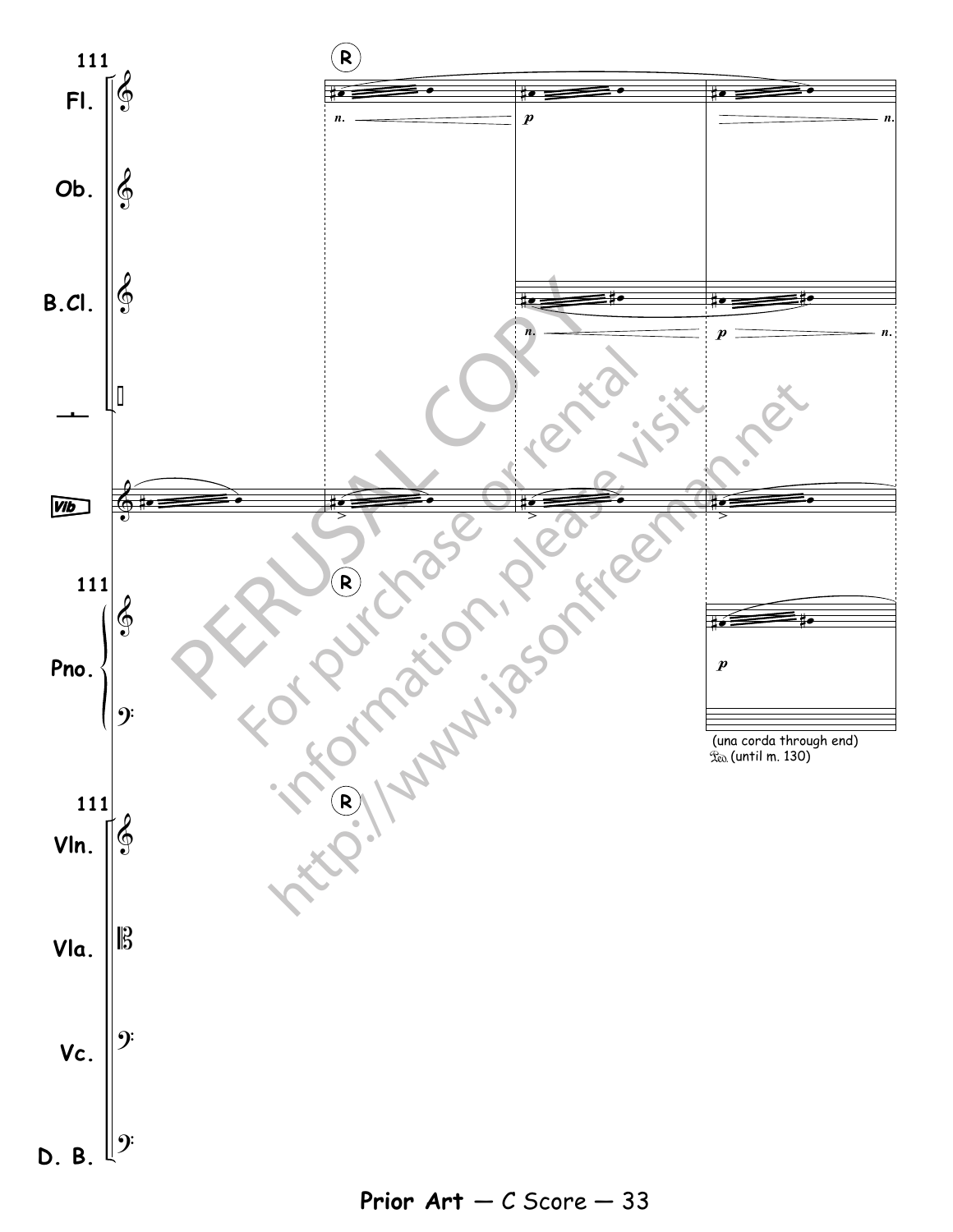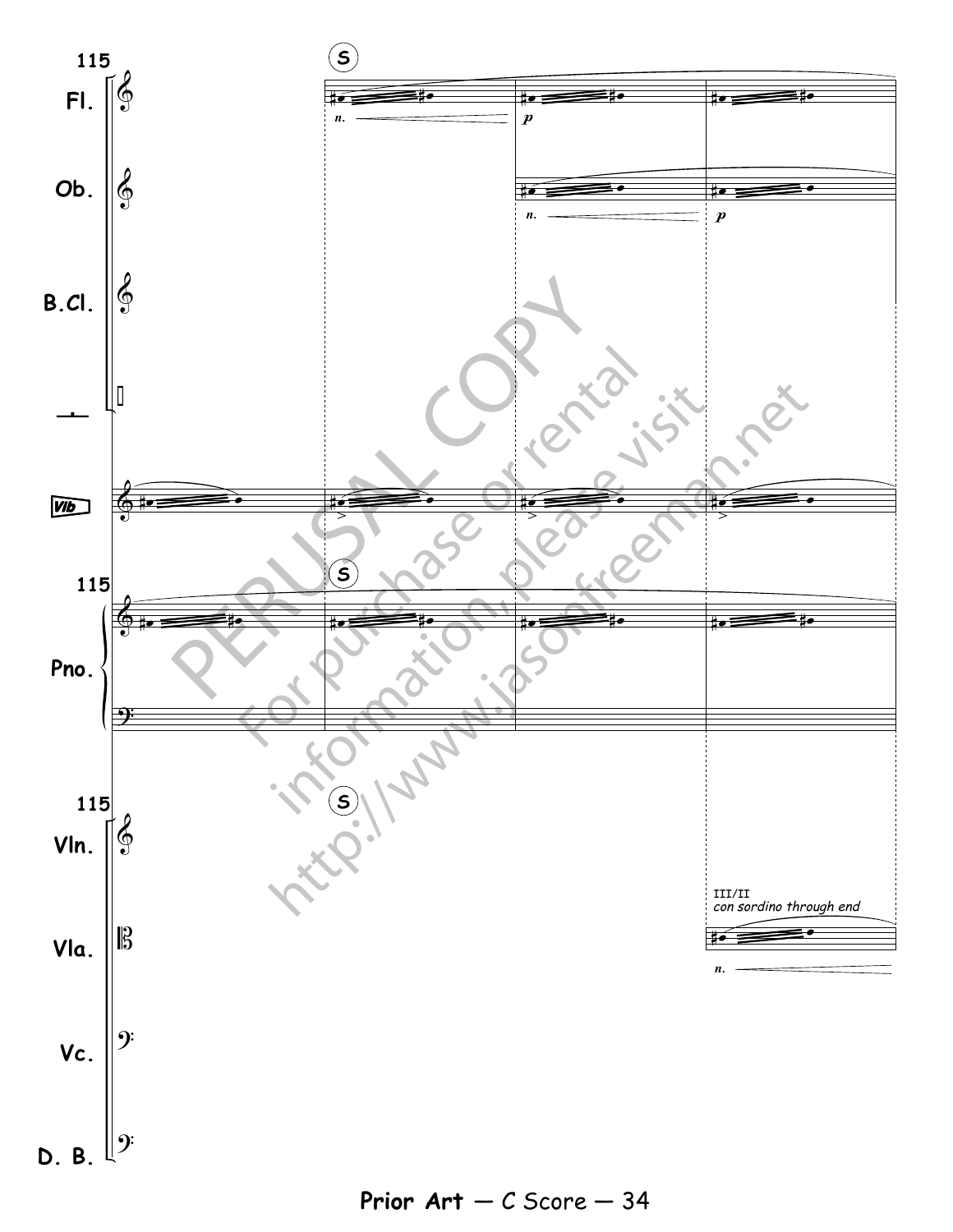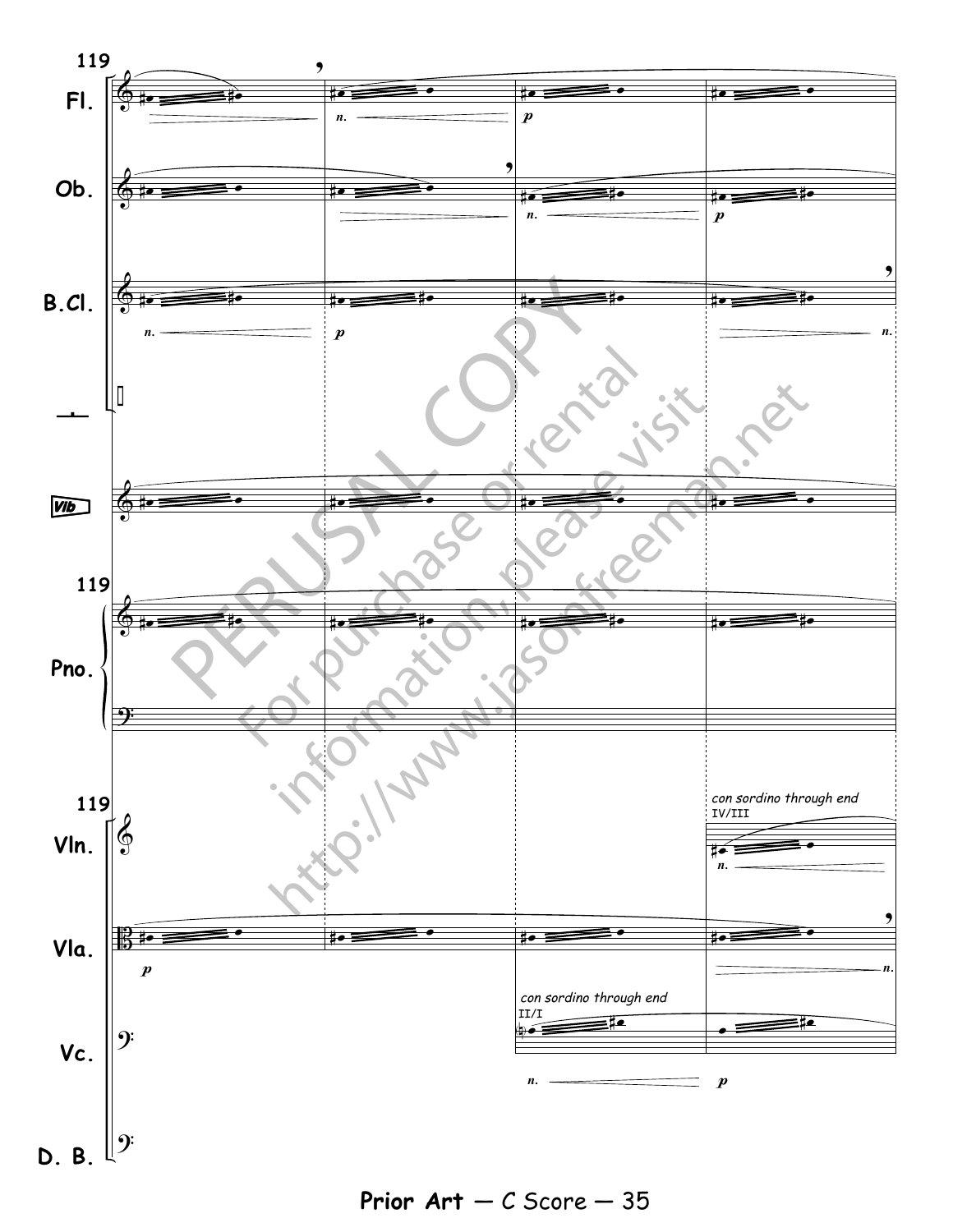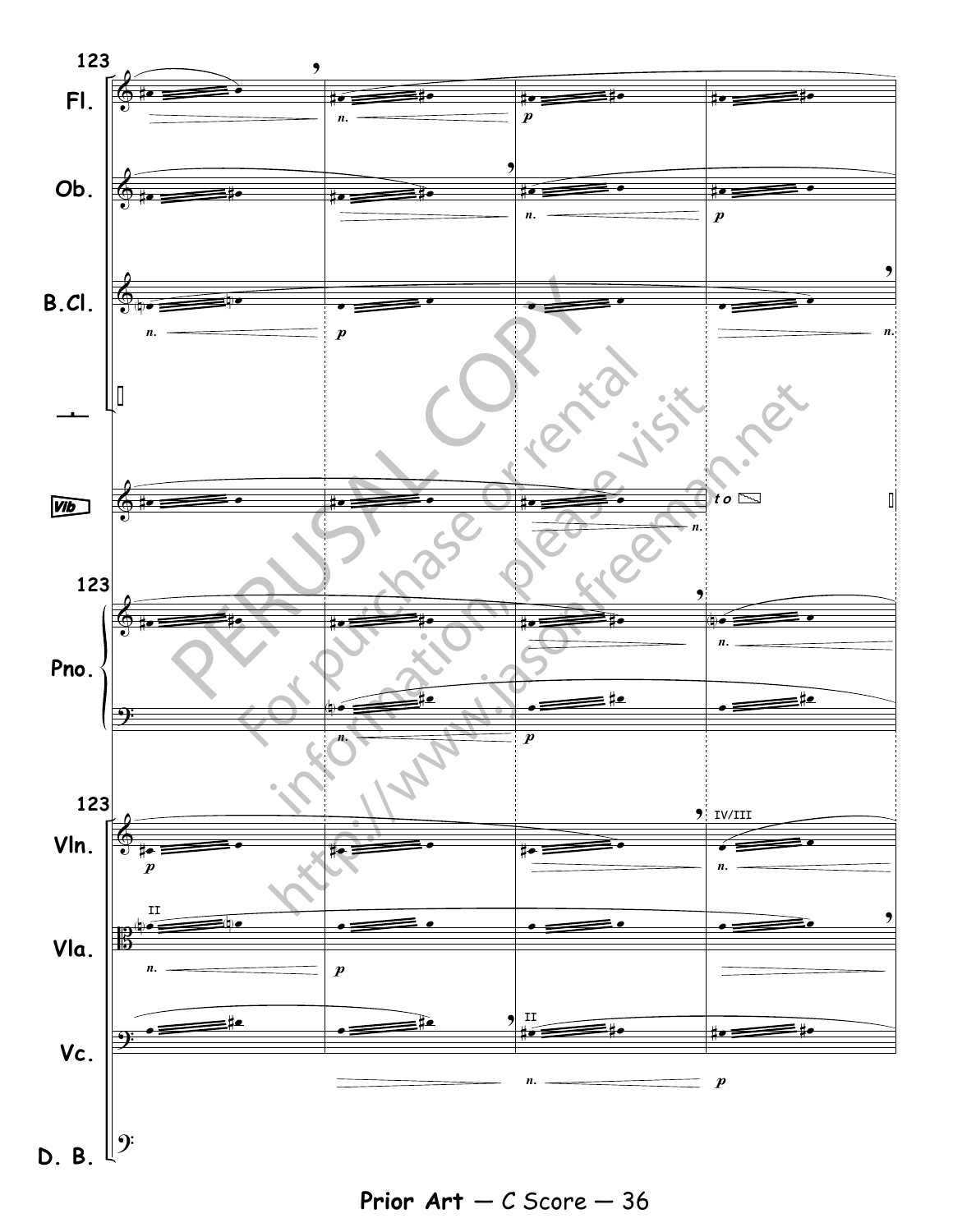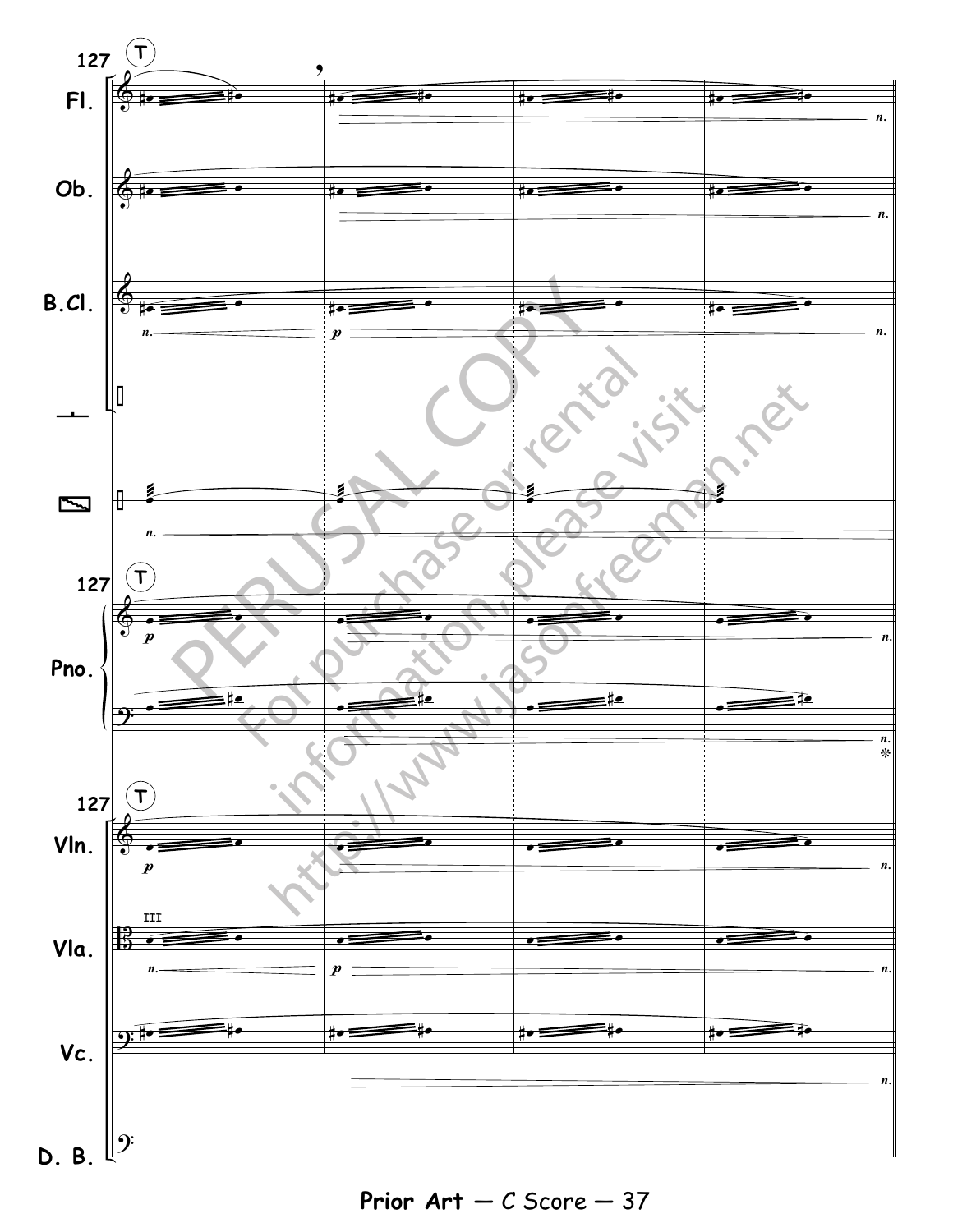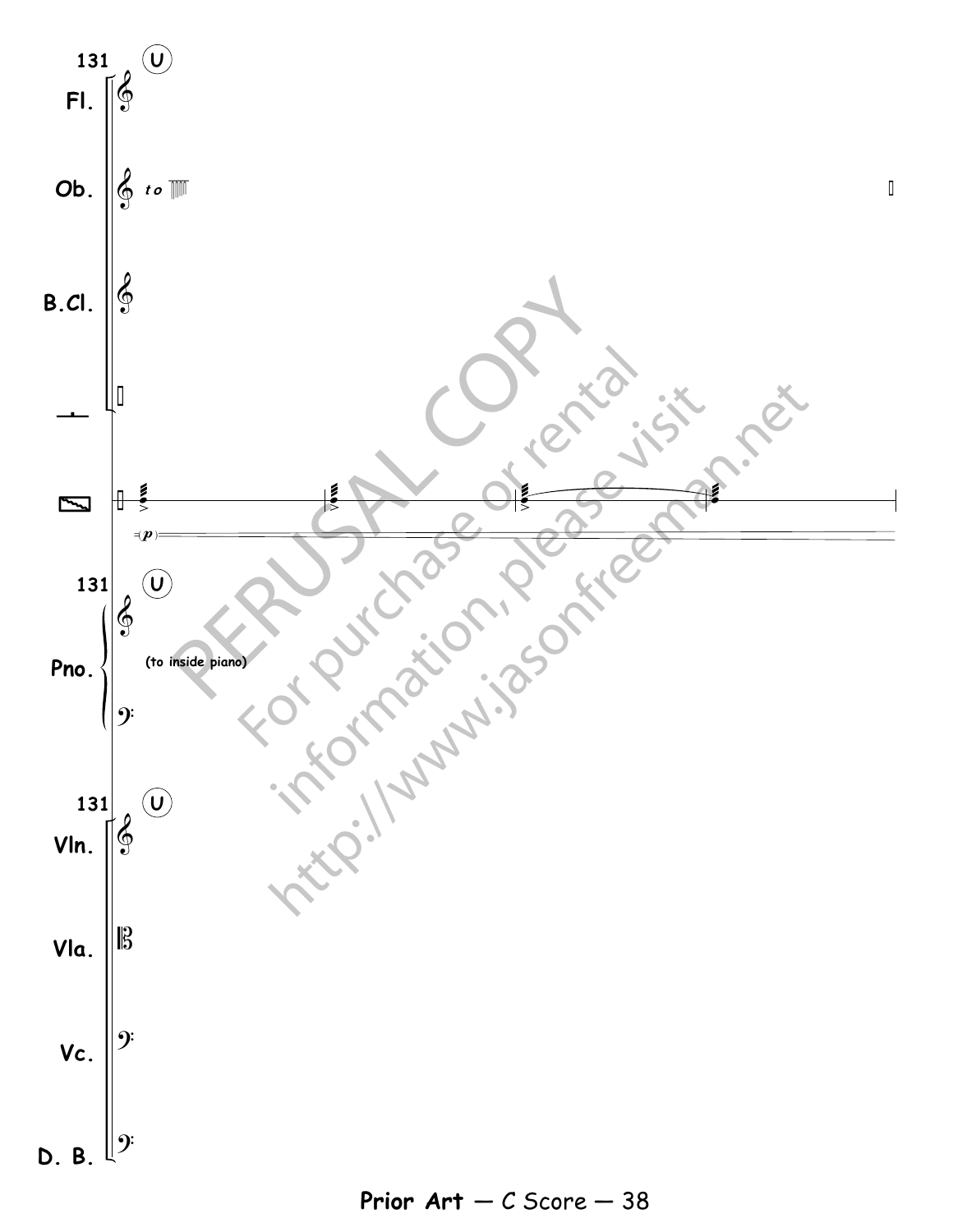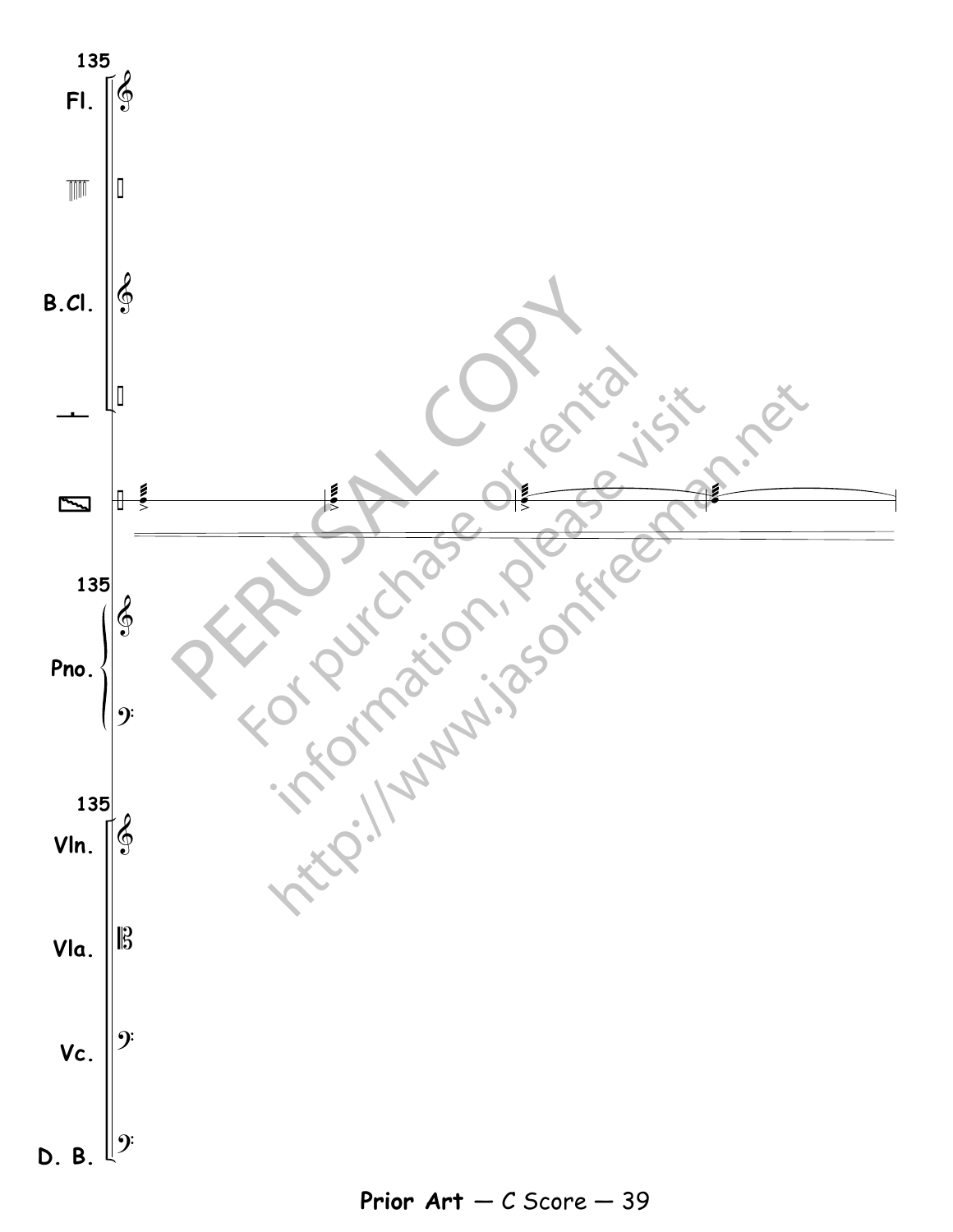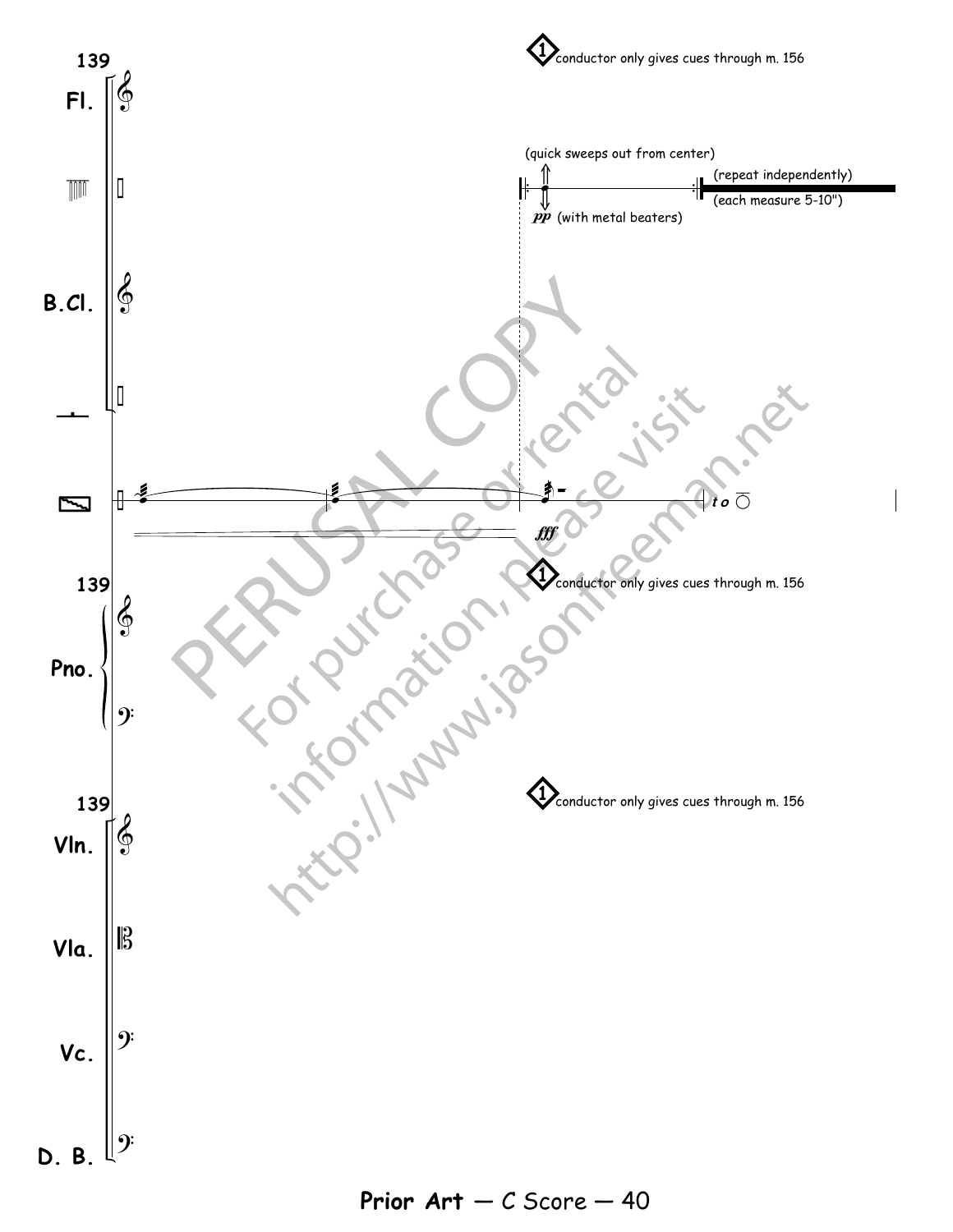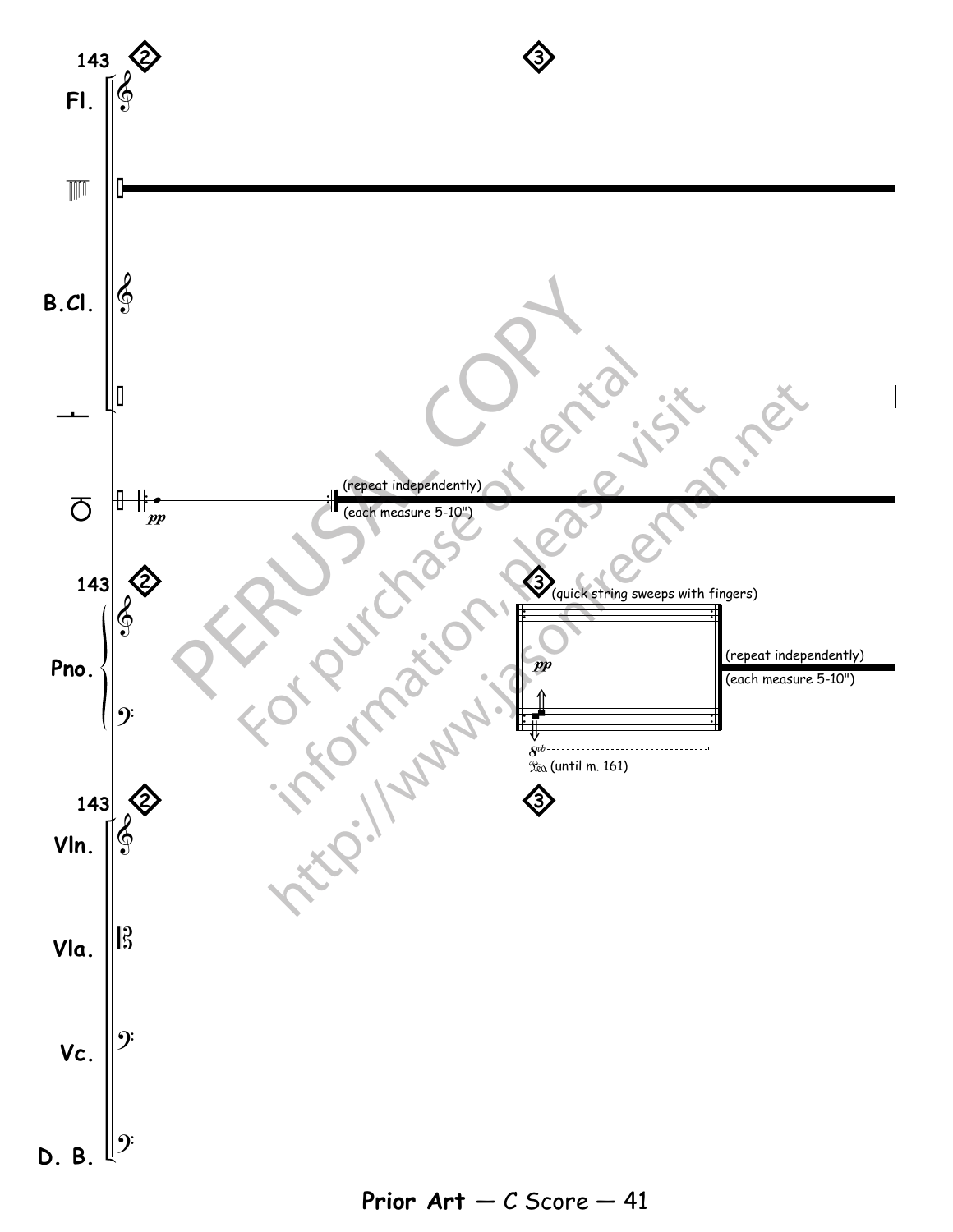![](_page_47_Figure_0.jpeg)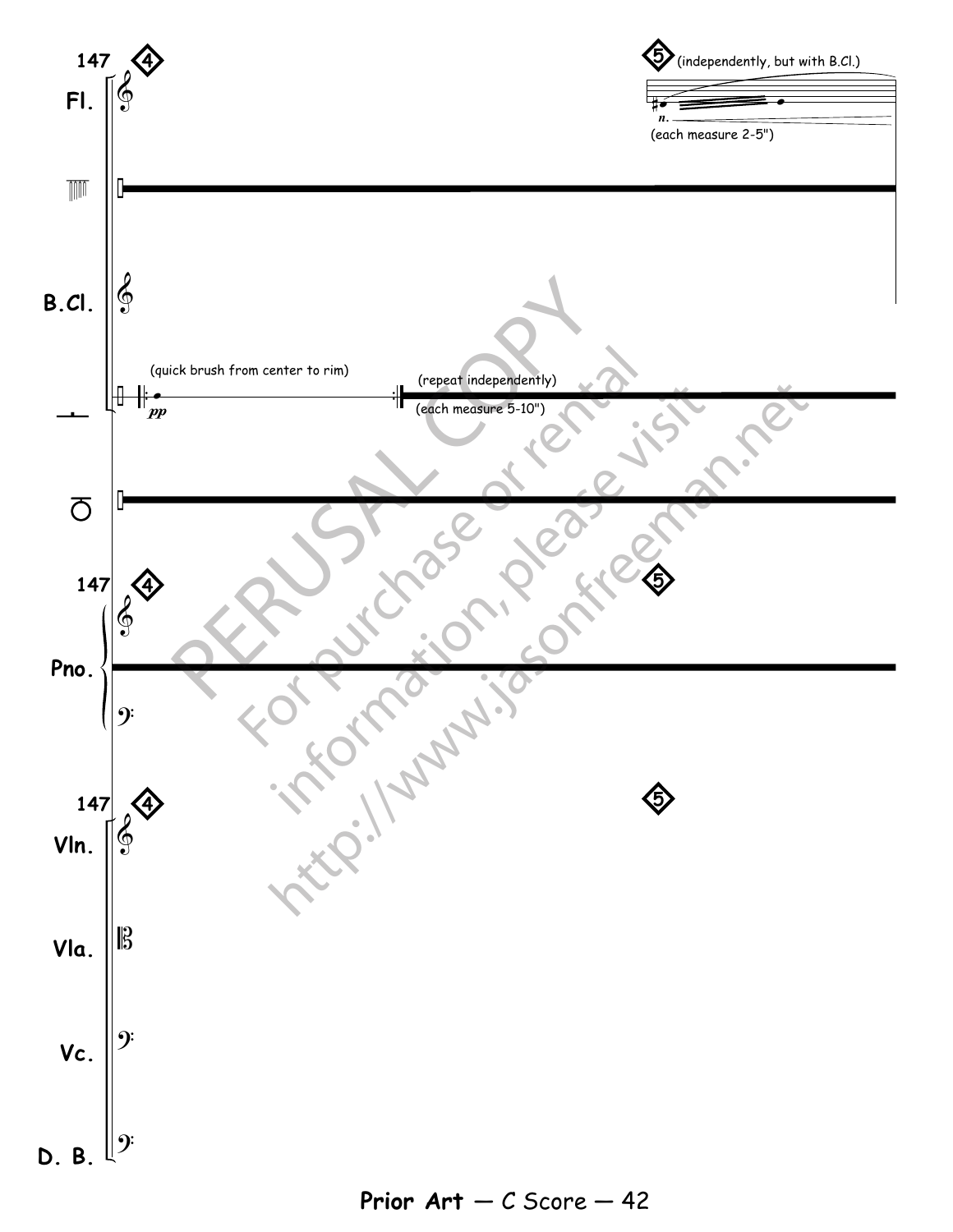![](_page_48_Figure_0.jpeg)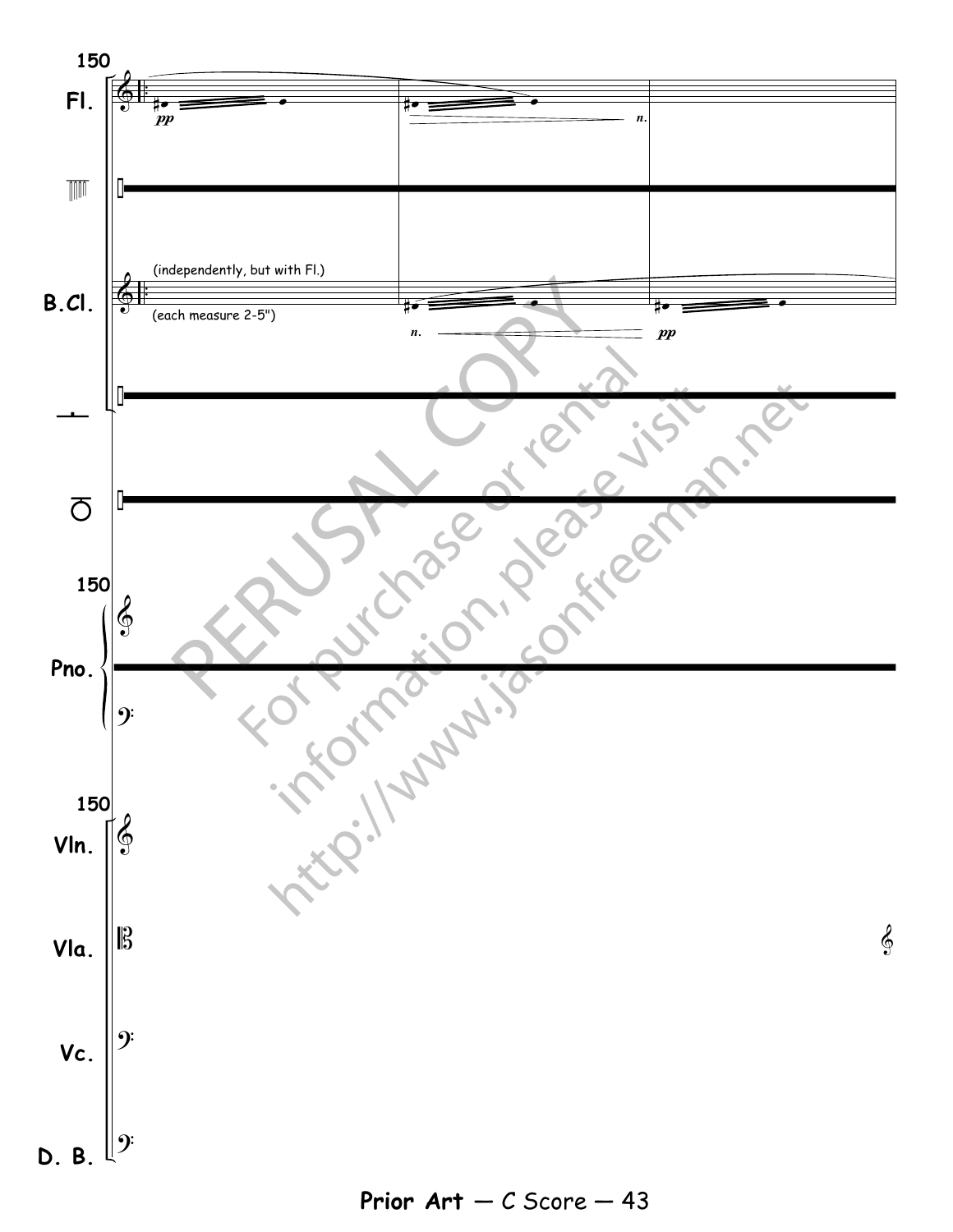![](_page_49_Figure_0.jpeg)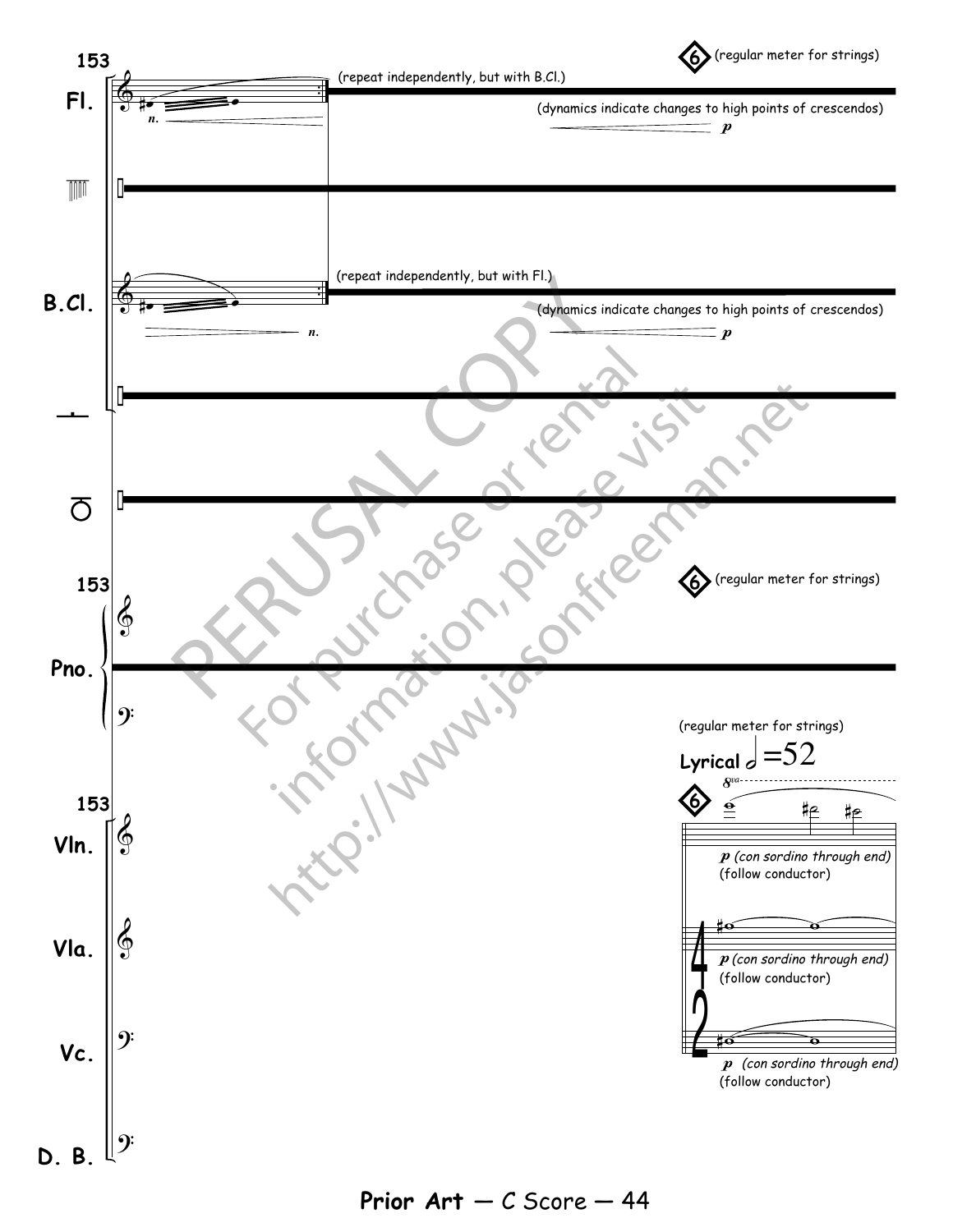![](_page_50_Figure_0.jpeg)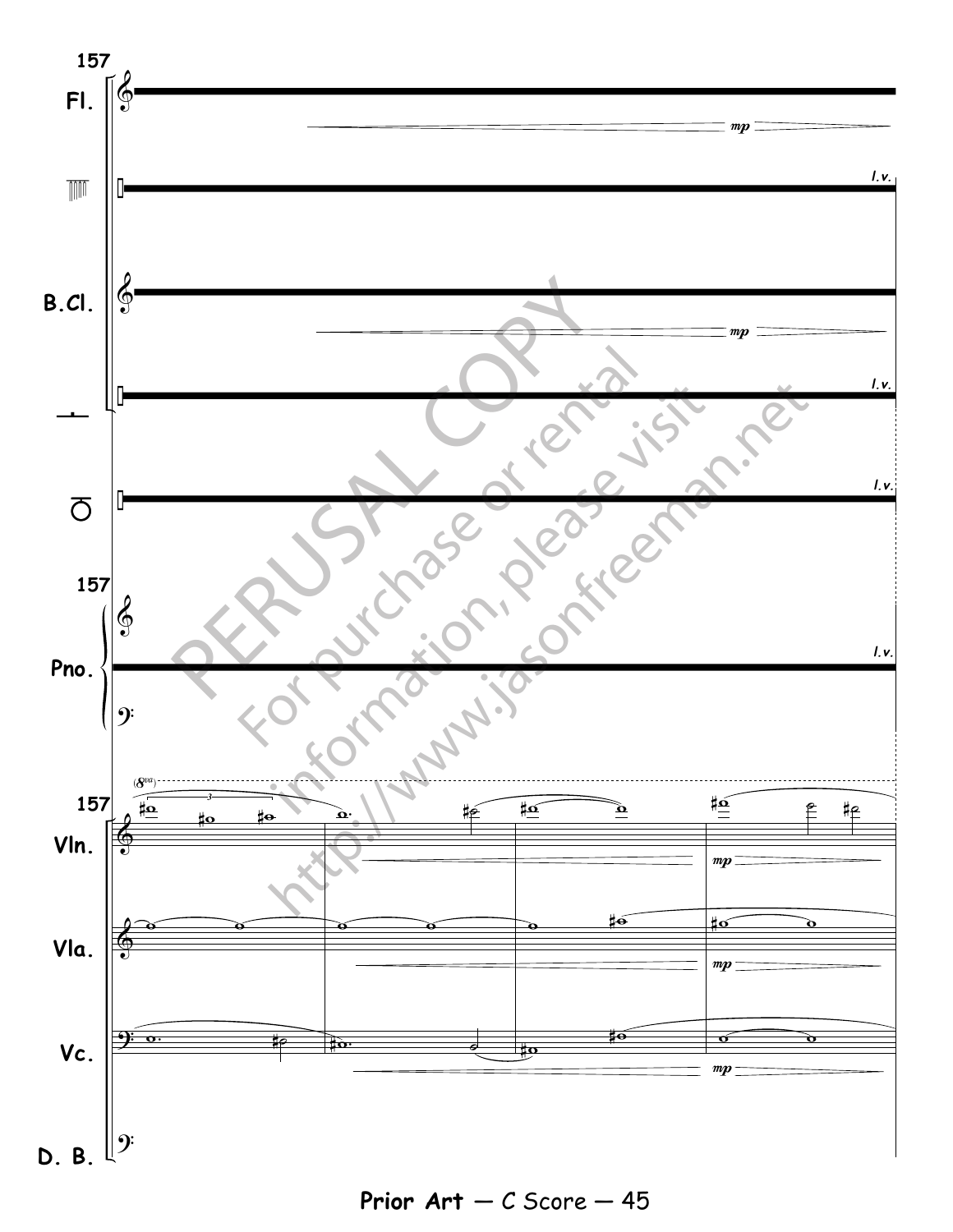![](_page_51_Figure_0.jpeg)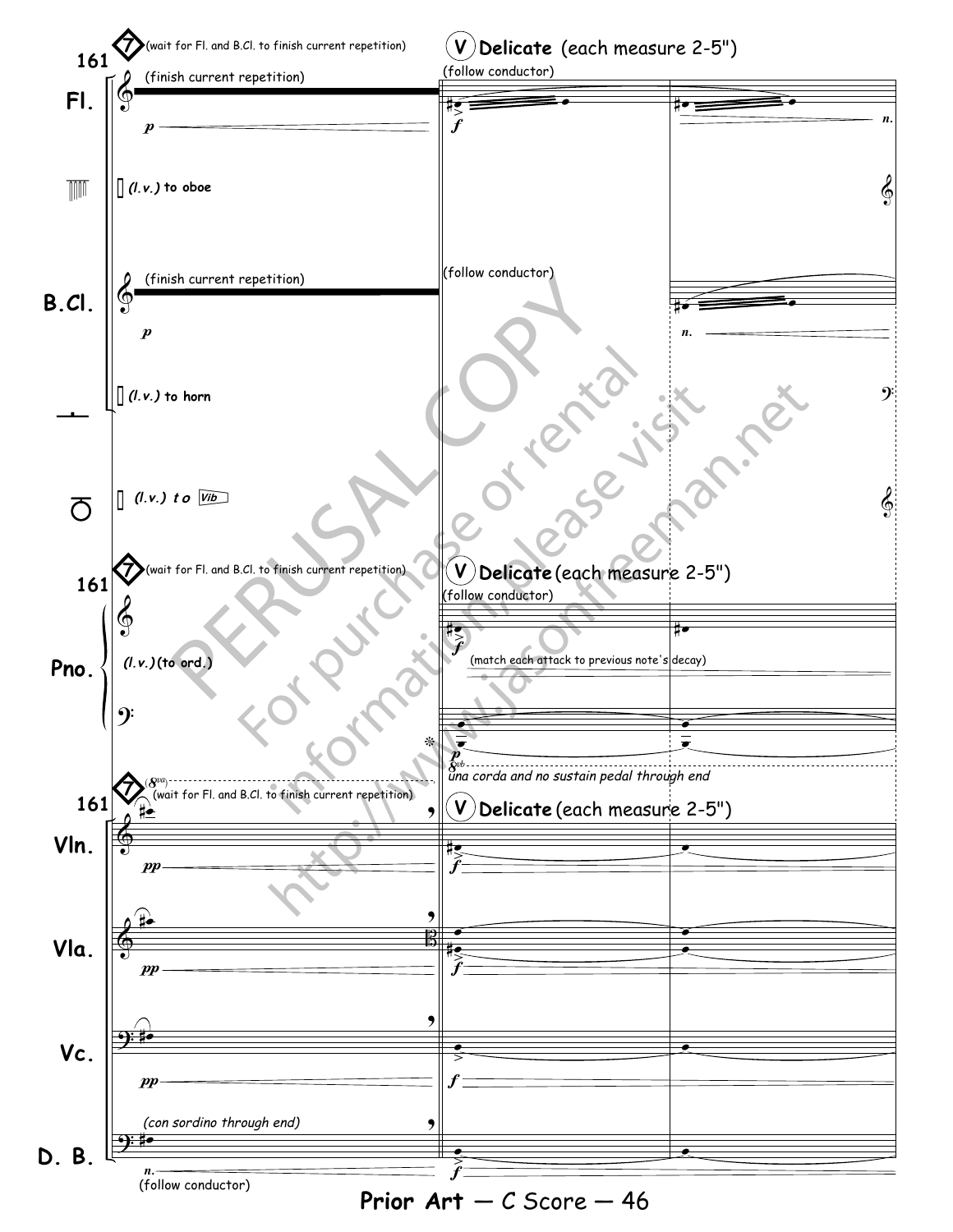![](_page_52_Figure_0.jpeg)

Prior  $Art - C$  Score  $- 47$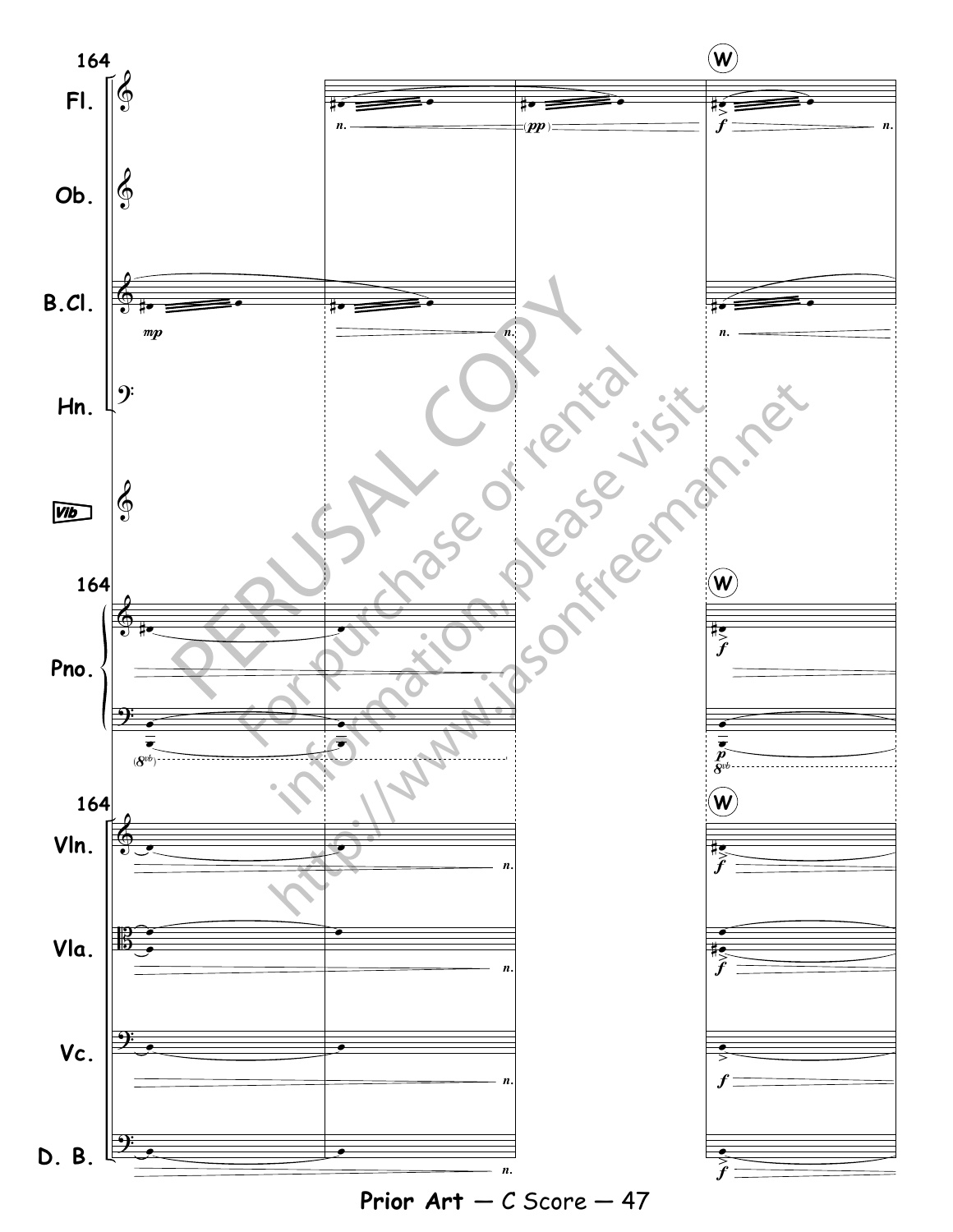![](_page_53_Figure_0.jpeg)

**Prior Art** — C Score — 48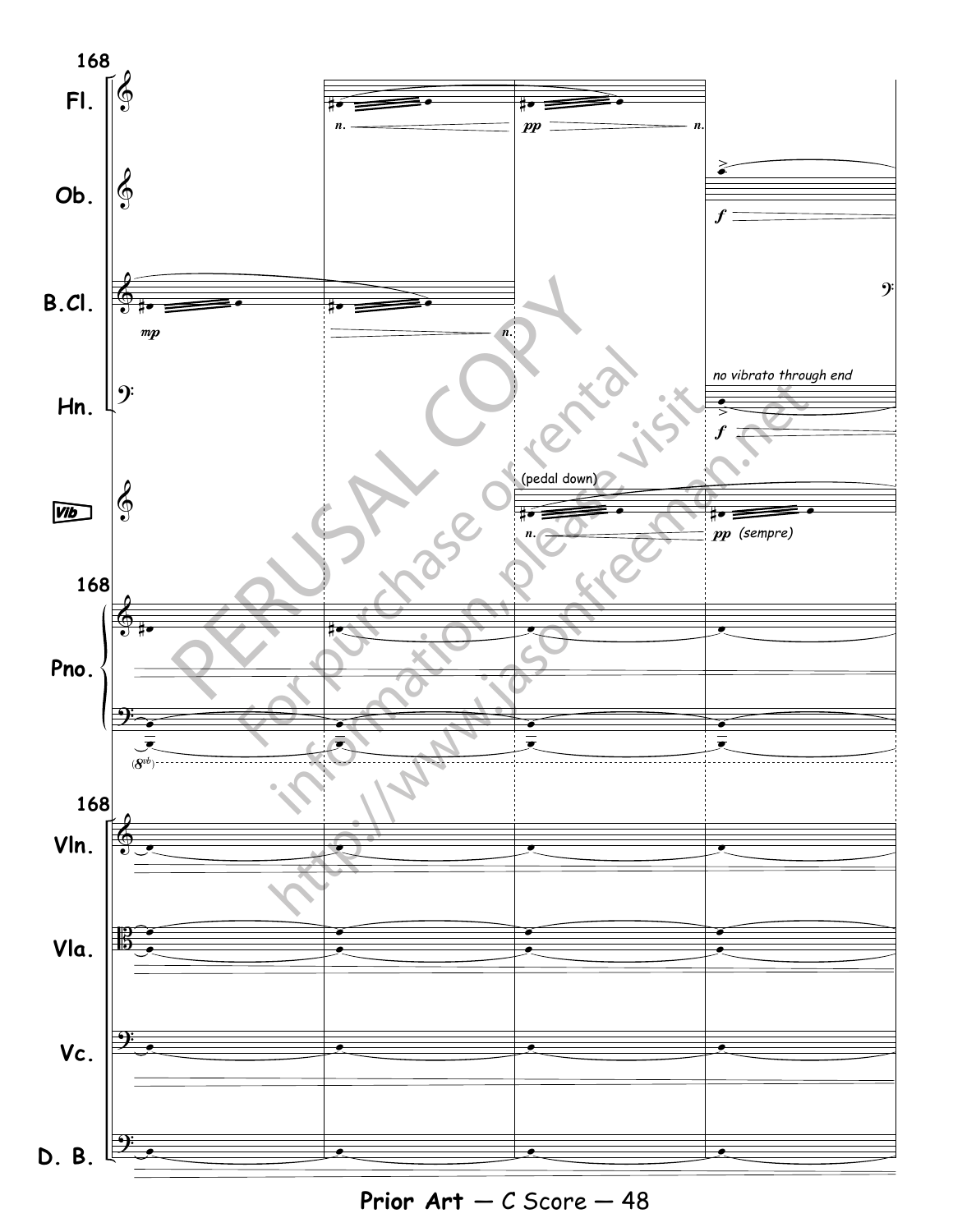![](_page_54_Figure_0.jpeg)

**Prior Art** — C Score — 49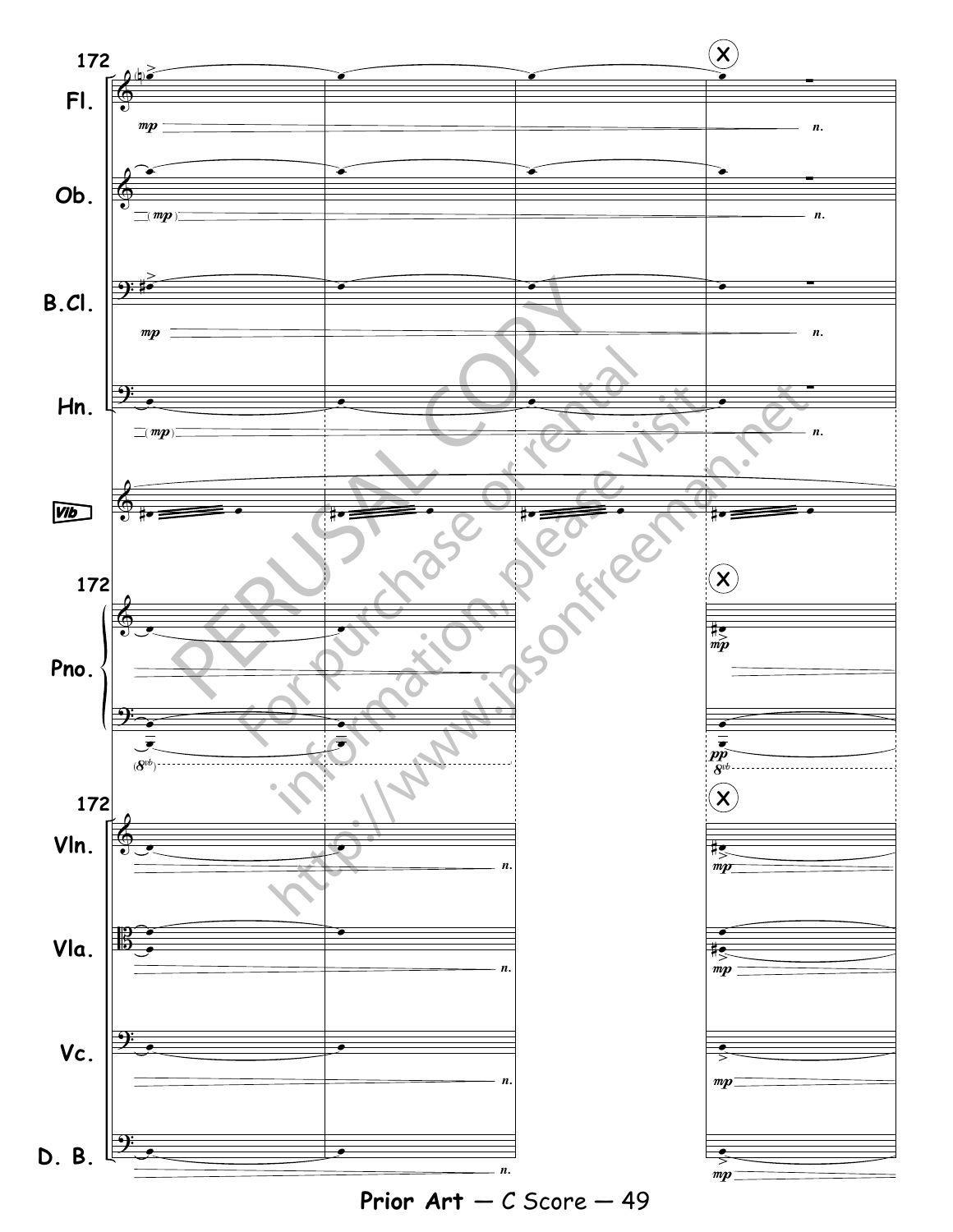![](_page_55_Figure_0.jpeg)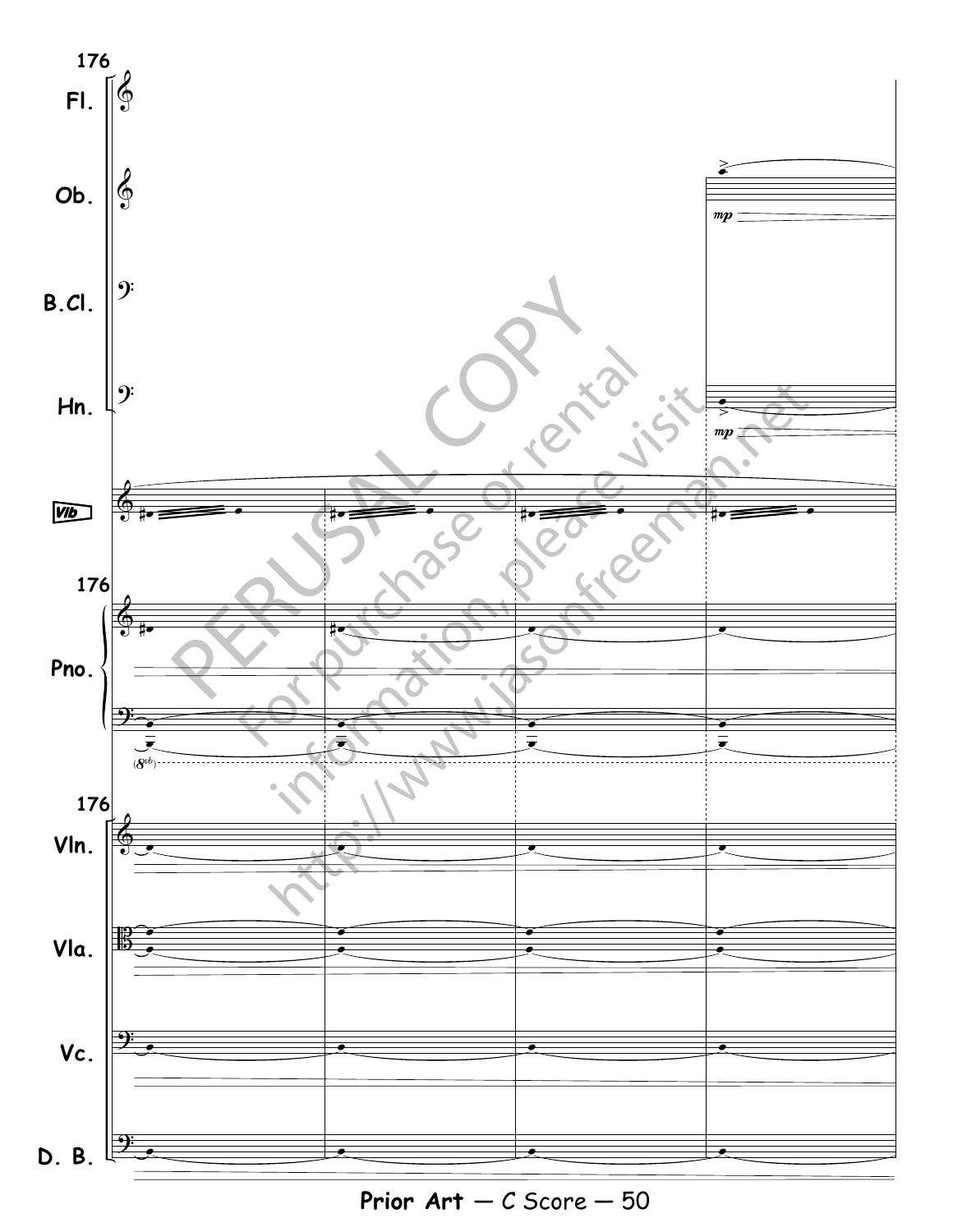![](_page_56_Figure_0.jpeg)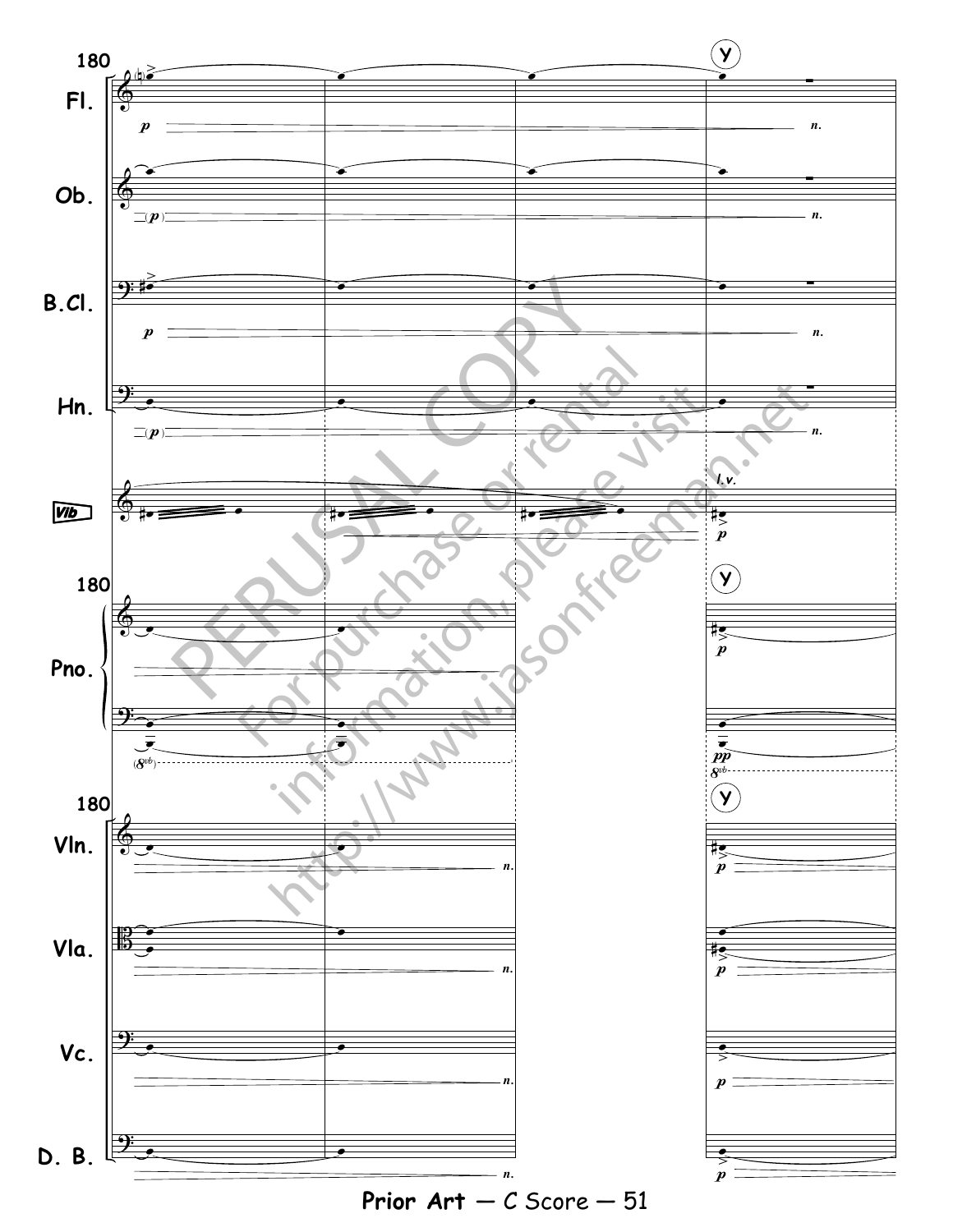![](_page_57_Figure_0.jpeg)

Prior  $Art - C$  Score - 52